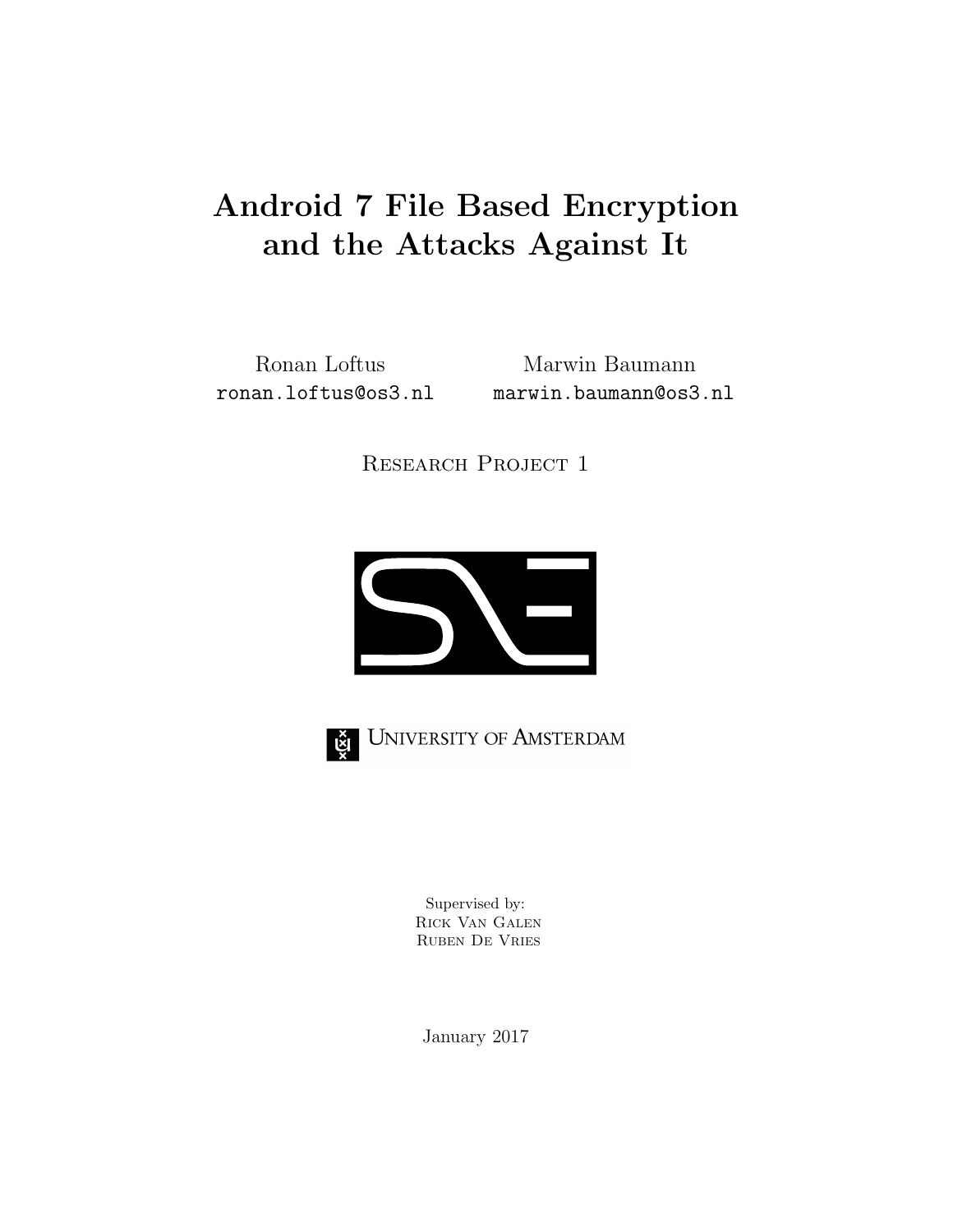#### Abstract

Android users have been provided with some level of disk encryption since Android 3.0 "Honeycomb". This is marketed as 'Full Disk' encryption (FDE). FDE allows users to encrypt their /data partition. The major problem with FDE is that after rebooting, multiple critical functions of the device are unusable without user interaction. File Based encryption (FBE) was introduced to overcome this issue as part of the release of Android 7.0 "Nougat" in August 2016. FBE allows different files to be encrypted with different keys that can be unlocked independently. This fixes the shortcoming of FDE and also allows for more fine grained control of what's encrypted.

The security of FDE has been researched quite extensively. Due to its recent release FBE has not been studied. In this paper we elucidate the workings of FBE. We then catalogue some of the known attacks against Android FDE. For each attack we introduce how they function along with the Android specific mechanisms they use. Then we either reason about or practically apply these attacks to the most recent Android version. Over half of the attacks we test are still applicable for Android 7. Finally we provide some recommendations for how these attacks can be rendered obsolete.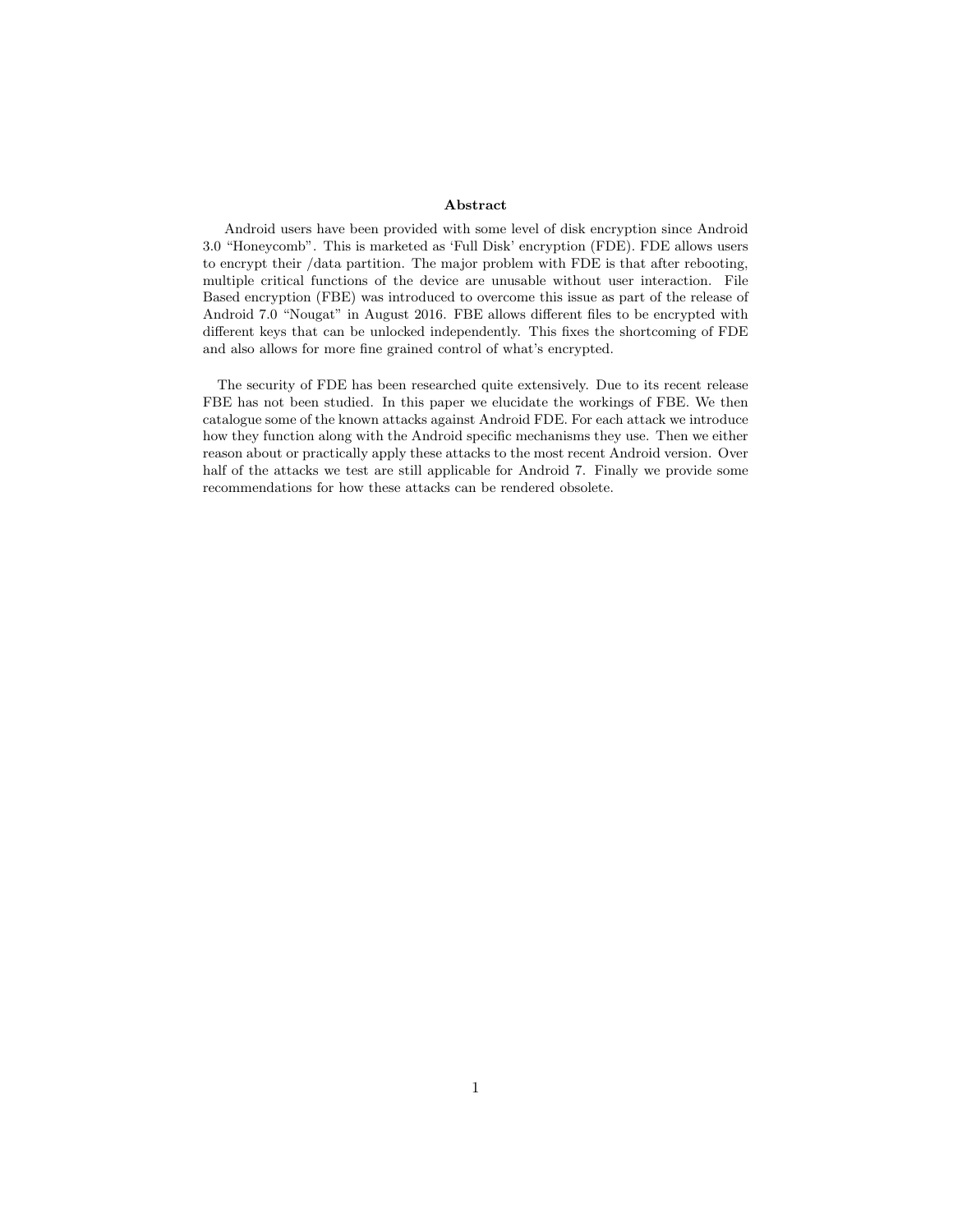# Contents

| 1          | Introduction                                                                                                          | 3                       |
|------------|-----------------------------------------------------------------------------------------------------------------------|-------------------------|
|            | $1.1\,$                                                                                                               | $\sqrt{3}$              |
| $\bf{2}$   | <b>Related Work</b>                                                                                                   | $\overline{\mathbf{4}}$ |
|            | 2.1<br>Contribution                                                                                                   | $\overline{4}$          |
| 3          | Methodology                                                                                                           | 5                       |
| 4          | <b>Android Disk Encryption</b>                                                                                        | 6                       |
|            | 4.1                                                                                                                   | 6                       |
|            | 4.2                                                                                                                   | 8                       |
| 5          | Existing Attack Scenarios Against Android Full Disk Encryption                                                        | 12                      |
|            | 5.1                                                                                                                   | 12                      |
|            | 5.1.1                                                                                                                 | 12                      |
|            | 5.1.2                                                                                                                 | 13                      |
|            | 5.1.3                                                                                                                 | 14                      |
|            | 5.2                                                                                                                   | 15                      |
|            | 5.3                                                                                                                   | 16                      |
|            | 5.4                                                                                                                   | 16                      |
| 6          | Results                                                                                                               | 18                      |
|            | 6.1                                                                                                                   | 18                      |
|            | 6.1.1                                                                                                                 | 18                      |
|            | 6.1.2                                                                                                                 | 19                      |
|            | 6.1.3                                                                                                                 | 20                      |
|            |                                                                                                                       |                         |
|            | 6.2                                                                                                                   | 20                      |
|            | 6.3                                                                                                                   | 20                      |
|            | 6.4<br>Fingerprint bypass $\ldots \ldots \ldots \ldots \ldots \ldots \ldots \ldots \ldots \ldots \ldots \ldots$       | 23                      |
| 7          | <b>Discussion</b>                                                                                                     | 24                      |
|            | 7.1                                                                                                                   | 25                      |
|            | 7.2<br>End-user recommendations $\ldots$ , $\ldots$ , $\ldots$ , $\ldots$ , $\ldots$ , $\ldots$ , $\ldots$ , $\ldots$ | 25                      |
| 8          | Conclusion                                                                                                            | $\bf{27}$               |
| 9          | <b>Future Work</b>                                                                                                    | $\bf{27}$               |
| Appendices |                                                                                                                       | 33                      |
|            | A Scrypt and Android's KDF                                                                                            | 33                      |
|            | <b>B</b> Modes of Operation                                                                                           | 34                      |
|            |                                                                                                                       |                         |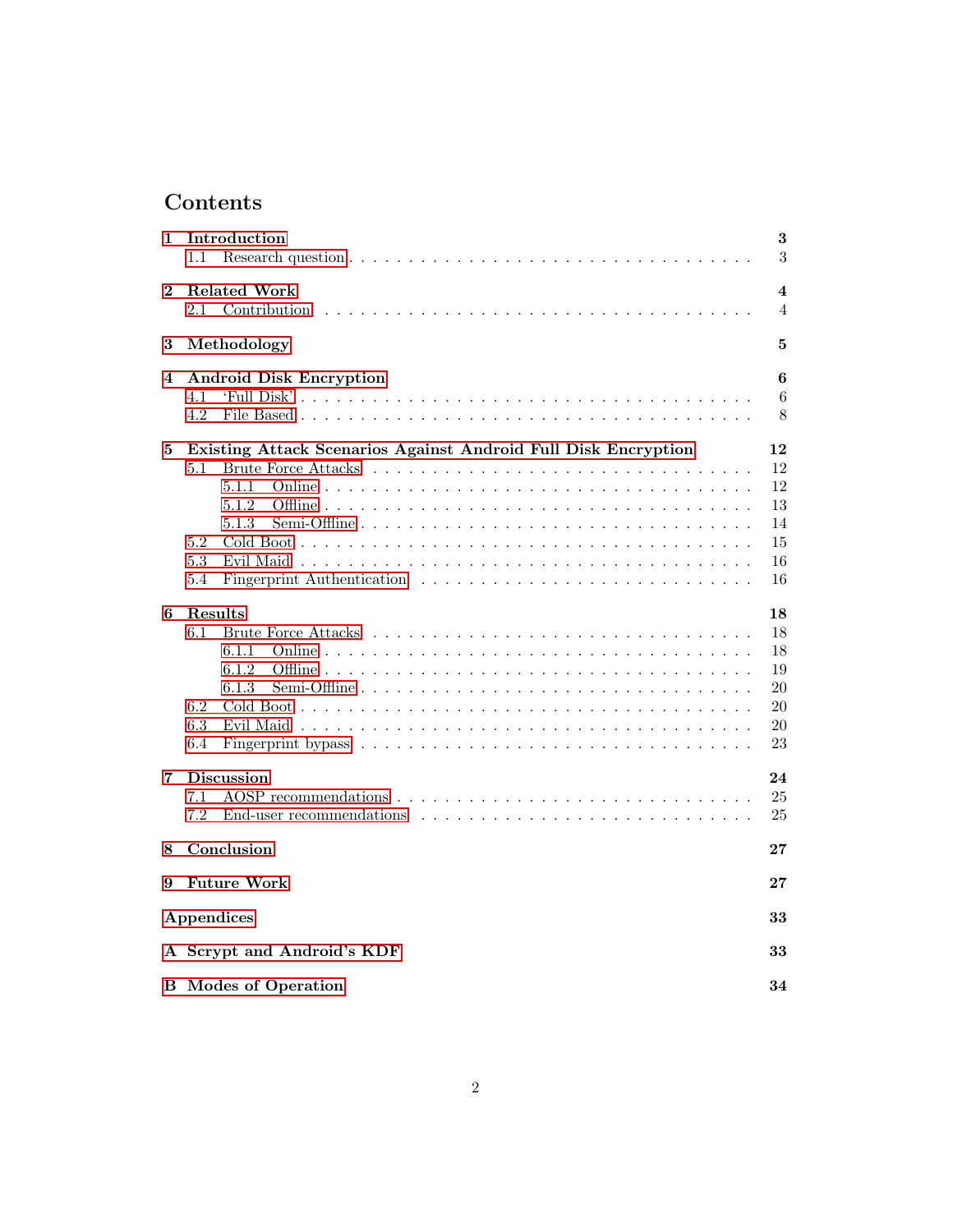## <span id="page-3-0"></span>1 Introduction

Since the release of Android 3.0 "Honeycomb" Google has provided what they market as 'Full Disk' Encryption (FDE) to encrypt the /data (also called "userdata") partition of an Android device. This functionality provides users with the means of encrypting their personal data. After powering on the device all data on the /data partition is inaccessible until the user has provided authentication credentials. The security of FDE has been intensively researched in multiple papers. Different attack scenarios like the Evil Maid Attack and the Cold Boot Attack have been shown to work against FDE [\[1\]](#page-28-0).

The major problem with FDE is that after rebooting, multiple critical functions of the device are unusable without user interaction. This problem becomes evident as the device is unable to receive calls after an unexpected reboot, e.g. initiated by a software update [\[2\]](#page-28-1). File Based Encryption (FBE) was introduced to overcome this issue as part of the release of Android 7.0 "Nougat" in August 2016 [\[3\]](#page-28-2). FBE allows different files to be encrypted with different keys that can be unlocked independently. This fixes the mentioned shortcoming of FDE and also allows for more fine grained control of what's encrypted.

Knowledge about the effects of potential vulnerabilities in FBE are important for maintaining the confidentiality of user data while at rest. The perceived insecurity of Android in terms of data confidentiality has led to low adoption rates in business. This is one of the reasons that it is important for businesses with sensitive data on company phones to know about possible vulnerabilities in Android FBE.

It is unclear if FBE is vulnerable to the same attacks as FDE as it has not been extensively researched. However, most of the known attacks against FDE are side channel attacks. These attacks are mostly based on capturing user credentials and subverting core Android components. Because these attacks do not directly attack the cryptography, we hypothesise that some of the attacks feasible against FDE are also possible against FBE. In section [2](#page-4-0) we outline some of the attacks that have been discovered against FDE in previous Android versions. We then give a brief outline of the attacks and why they may or may not be feasible. The aim of this study is to research the potential vulnerability of Android 7 FBE against currently known attack scenarios.

#### <span id="page-3-1"></span>1.1 Research question

To test our hypothesis we answer the following research question.

• Is Android 7 FBE vulnerable to the same attacks as FDE in previous Android versions?

To answer our main research question we first answer the following questions.

- What are the currently known attacks against (Android) FDE?
- How do these attacks work against FDE?
- Are the attacks on FDE still applicable to FBE?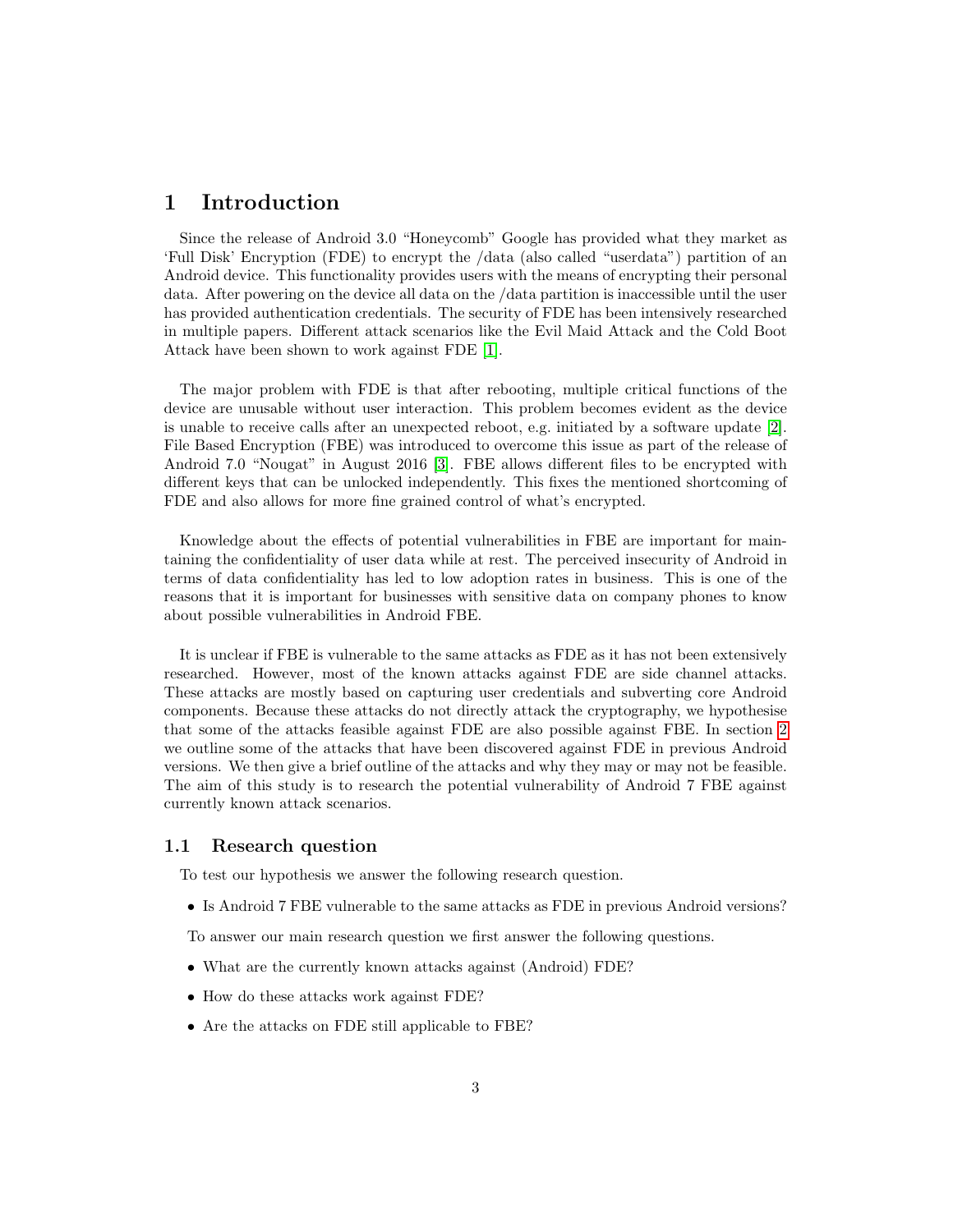## <span id="page-4-0"></span>2 Related Work

Oliver Kunz [\[4\]](#page-28-3) describes two possible types of brute force attack on FDE in Android 5.0: 'Online' and 'Semi-Offline'. These are variants on the usual exhaustive search. We assume this attack is still feasible against FBE in Android 7 because enumerating all combinations is always possible in theory.

The "Cold Boot Attack" was shown to be viable against encrypted Android smartphones by M¨uller et. al in 2012 [\[5\]](#page-28-4). This is attack is no longer possible against devices containing a Trusted Execution Environment (TEE) as the cryptographic keys are no longer stored in RAM. We therefore reason that it is still practical against devices without a TEE running Android 7.

In June 2016 Gal Beniamini showed that the Android keystore is not actually bound to the underlying hardware for devices using Qualcomm chips [\[6\]](#page-28-5). This makes it possible to extract the encrypted Disk Encryption Key and perform an offline brute force attack on the users authentication method. If FBE uses a similar "crypto footer" then this may be a viable attack.

The so called "Evil Maid Attack" has been known since at least early 2009 [\[7\]](#page-28-6). In relation to Android based devices it was first mentioned by Defreez in 2012 [\[8\]](#page-28-7). It was shown to be practical by Götzfried and Müller in 2014 [\[1\]](#page-28-0). We reason this is still a viable attack on FBE as it is based on capturing user input.

In 2014 it was shown by Artenstein et. al that it is possible to intercept "Binder" communications [\[9\]](#page-28-8). Binder is the method by which Inter Process Communication (IPC) occurs on an Android device. If the cryptographic keys are ever communicated between processes then this remains a viable attack. This attack does not work on a device with a TEE.

In 2016 Does and Maarse showed that there are a number of practical attacks that can be used to subvert fingerprint authentication [\[10\]](#page-28-9). If the user chooses a fingerprint as their method of authenticating to the device then these attacks may still be viable.

#### <span id="page-4-1"></span>2.1 Contribution

In this paper we introduce an overview of the components involved with Android FBE. No academic research has been done into FBE before. Our research is a first step in providing more insight into this topic. Next, we show which attacks possible for FDE, are still applicable for FDE.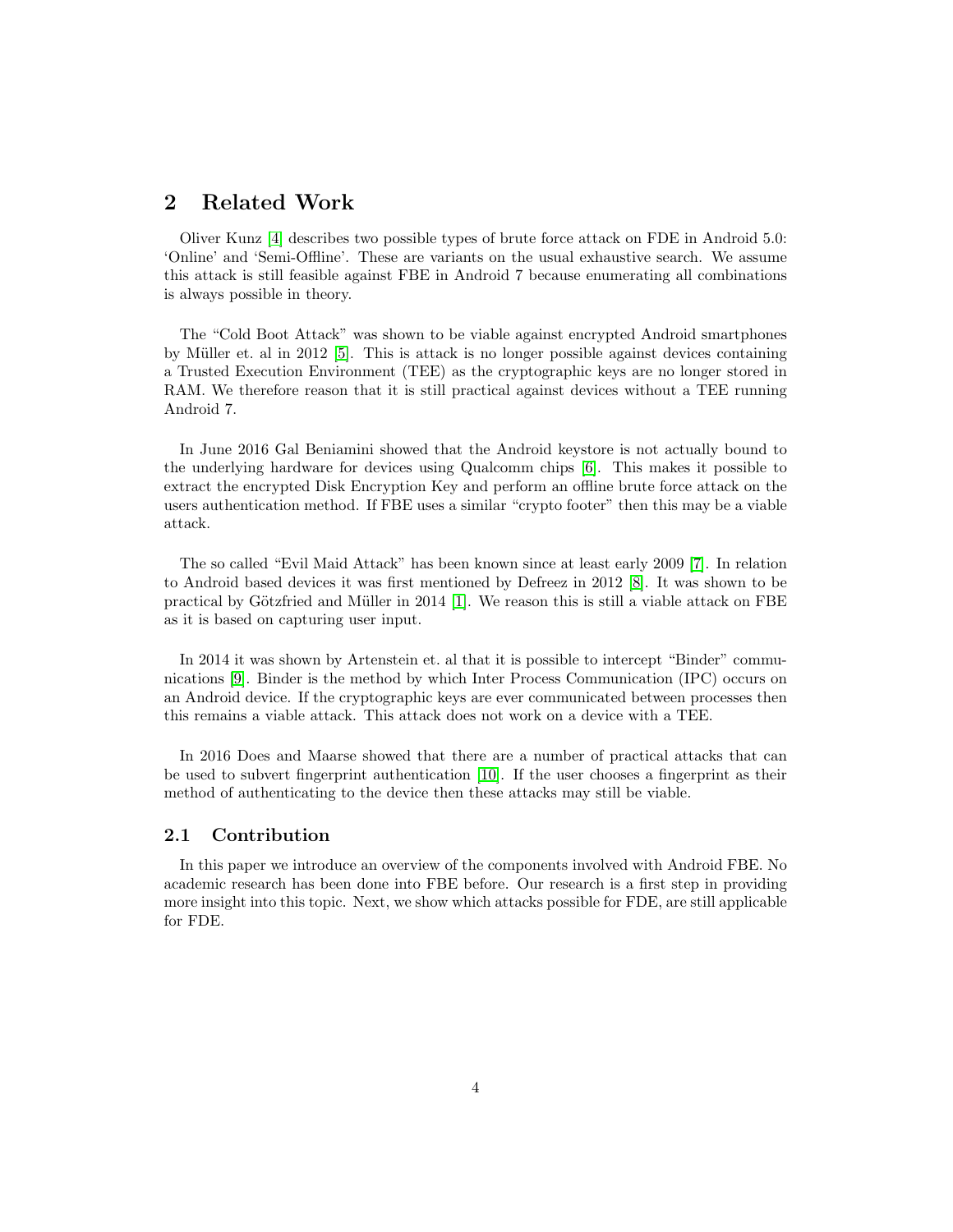## <span id="page-5-0"></span>3 Methodology

This research was conducted using an LG Nexus 5X (codename "bullhead") device. The Nexus line of devices are considered the most close to pure Android. They run stock Android, so if there are issues with this device they are likely to propagate to devices from other vendors. We updated the device to Android 7.1.1. This device was running the 3.10.73 Linux kernel. The device had an unlocked bootloader. We also rooted the device and enabled Android Debug Bridge (ADB) for ease of testing.

We used the 7.1.1 revision 11 (build N4F26J) branch of Android on the device. When we began our research (early January 2017), this was the most recent build supported for the nexus 5X [\[11\]](#page-28-10). We also obtained the source tree from the official repository [\[12\]](#page-28-11). We used this as the most authoritative source of documentation. The source code was used to deduce the internal workings of FBE. We set up our build environment as described in the upstream documentation [\[13\]](#page-29-0). We then used the source to compile modified versions of various Android components. These modified binaries were then pushed to the phone using ADB.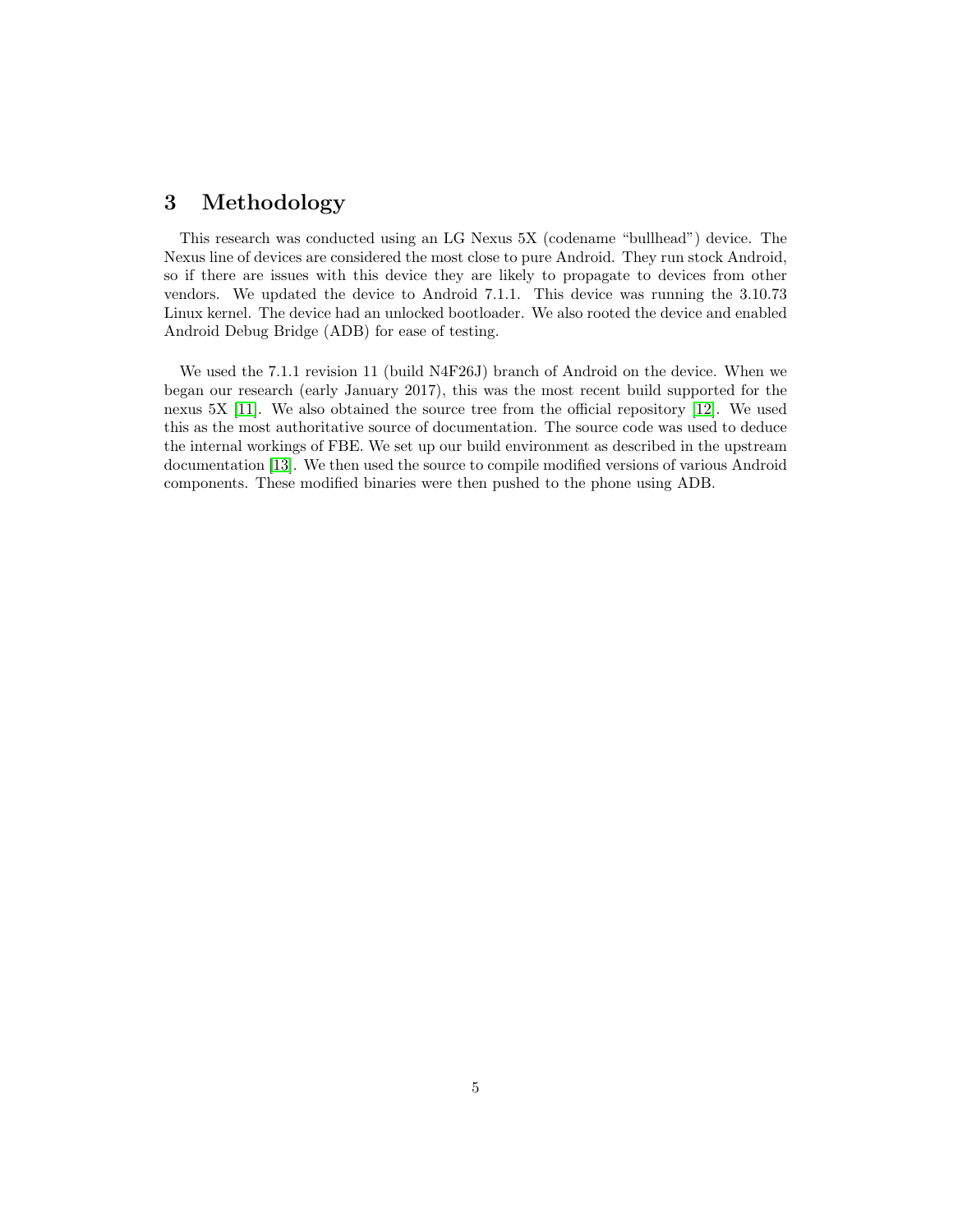## <span id="page-6-0"></span>4 Android Disk Encryption

In this section we give an introduction to the operation of both FDE and FBE. As FDE has been studied in depth already we do not give it a thorough treatment. We give FBE a more comprehensive treatment as it has been less studied.

For both encryption schemes we introduce what is encrypted on the device. We make note of the keys that are used in each encryption scheme. Furthermore, we elucidate the way in which the keys are used and how they are created. We also give an explanation of how the keys are stored on the device.

#### <span id="page-6-1"></span>4.1 'Full Disk'

As previously mentioned, only the /data partition of a device is encrypted. This encryption scheme is based on the "dm-crypt" Linux kernel module. dm-crypt provides transparent encryption of a block device. On the fly, all data is encrypted before being written to disk and decrypted after being read from it.

#### Keys

The /data partition is encrypted as a single volume. Therefore, only one key is required to encrypt or decrypt it. This key is called the Disk Encryption Key (DEK). The DEK is a 16 byte (128 bit) sequence read from  $/dev/urandom$  when the  $/data$  partition is first encrypted [\[14,](#page-29-1) line 1500]. The DEK remains constant until the /data partition is wiped. If the encryption scheme were implemented in this manner it would not be possible to change the decryption key without re-encrypting the whole partition. Therefore, this scheme is not used and a second key is employed called the Key Encryption Key (KEK).

This key is derived from the users authentication credentials. The KEK is then used to encrypt the DEK. The user can now change their authentication credentials at will without needing to re-encrypt the whole /data partition. Instead this will trigger a re-encryption of the DEK. The users credentials can be a PIN code or a password, since Android 5.0 "Lollipop" a pattern lock can also be used.

#### Modes of Operation

There are two modes of operation applied using Advanced Encryption Standard (AES) for FDE. The /data partition is encrypted with the DEK using AES-128 in Cipher Block Chaining (CBC) mode. The DEK is encrypted with the KEK using AES-128 in CBC mode. The /data partition is not encrypted as one single unit. If this was the case then any time a file is changed, the entire disk up until that point would need to be re-encrypted. To overcome this issue, the 128 bit DEK is used to encrypt/decrypt each sector separately.

CBC mode requires an Initialisation Vector (IV) for each sector. Reusing an IV with a given key can undermine the security of the cipher. There needs to be a deterministic mechanism for deriving a unique IV for each sector to encrypt the disk in this manner. This is achieved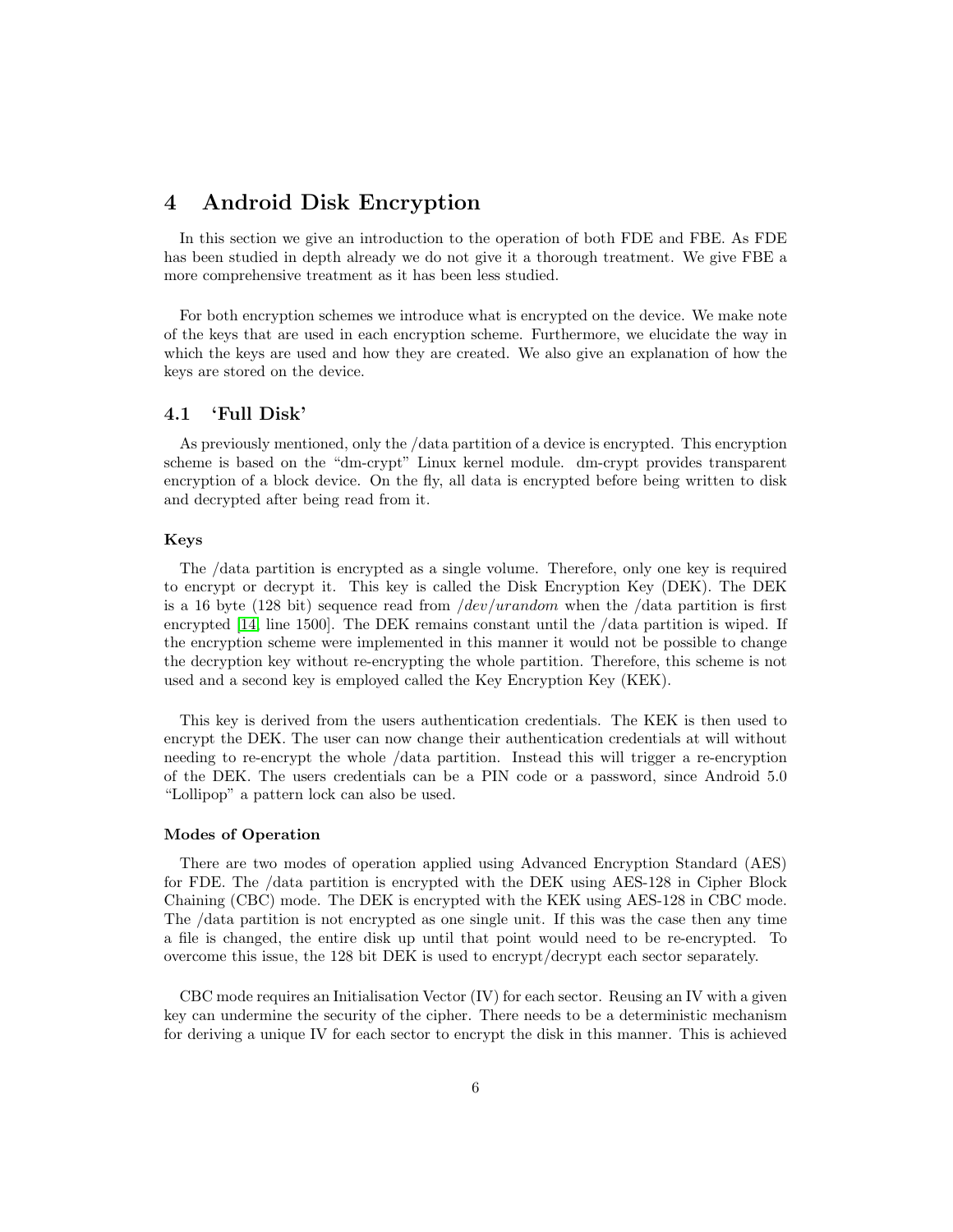using Encrypted Salt-Sector Initialisation Vector (ESSIV). The equation for computing the IV of a sector N is given by [Equation 1.](#page-7-0)

<span id="page-7-0"></span>
$$
IV(S_N) = E_{h(k)}(S_N)
$$
\n<sup>(1)</sup>

Where  $S_N$  is the sector number, E is a block cipher, h is a hash function and, k is the DEK. The IV of a sector is its sector number encrypted using the hash of the master key as the encryption key.

#### Key Storage

The encrypted DEK is stored in a non-encrypted area of the device called the "crypto footer" (/metadata partition). The crypto footer stores the encrypted DEK, a 128 bit randomlychosen salt, and some other parameters that determine how the /data partition was encrypted. As shown in [Figure 1](#page-7-1) the KEK is derived using a Key Derivation Function (KDF), which takes the user's unlock credentials (PIN/Password/Pattern) and the salt. The salt used to prevent pre-computation attacks as it diversifies user keys. The Android KDF uses the "scrypt" function as one of its core components. For an overview of scrypt and the KDF used in Android FDE see appendix [A.](#page-33-1)



<span id="page-7-1"></span>Figure 1: FDE Decryption Process[\[6\]](#page-28-5)

#### Trusted Execution Environment

Since Android 5.0 there has been support for a hardware-backed key storage facility called KeyMaster. This is implemented using a TEE. The TEE is a secure area of the main processor, and is completely separate from the Android Operating System (OS). The KeyMaster module is intended to assure the protection of cryptographic keys generated by applications. The KeyMaster module can generate keys, and perform cryptographic operations on them. Once the keys are generated in the KeyMaster module, they are encrypted and returned to Android. If Android wants to perform an operation (e.g. sign data) using the keys, it supplies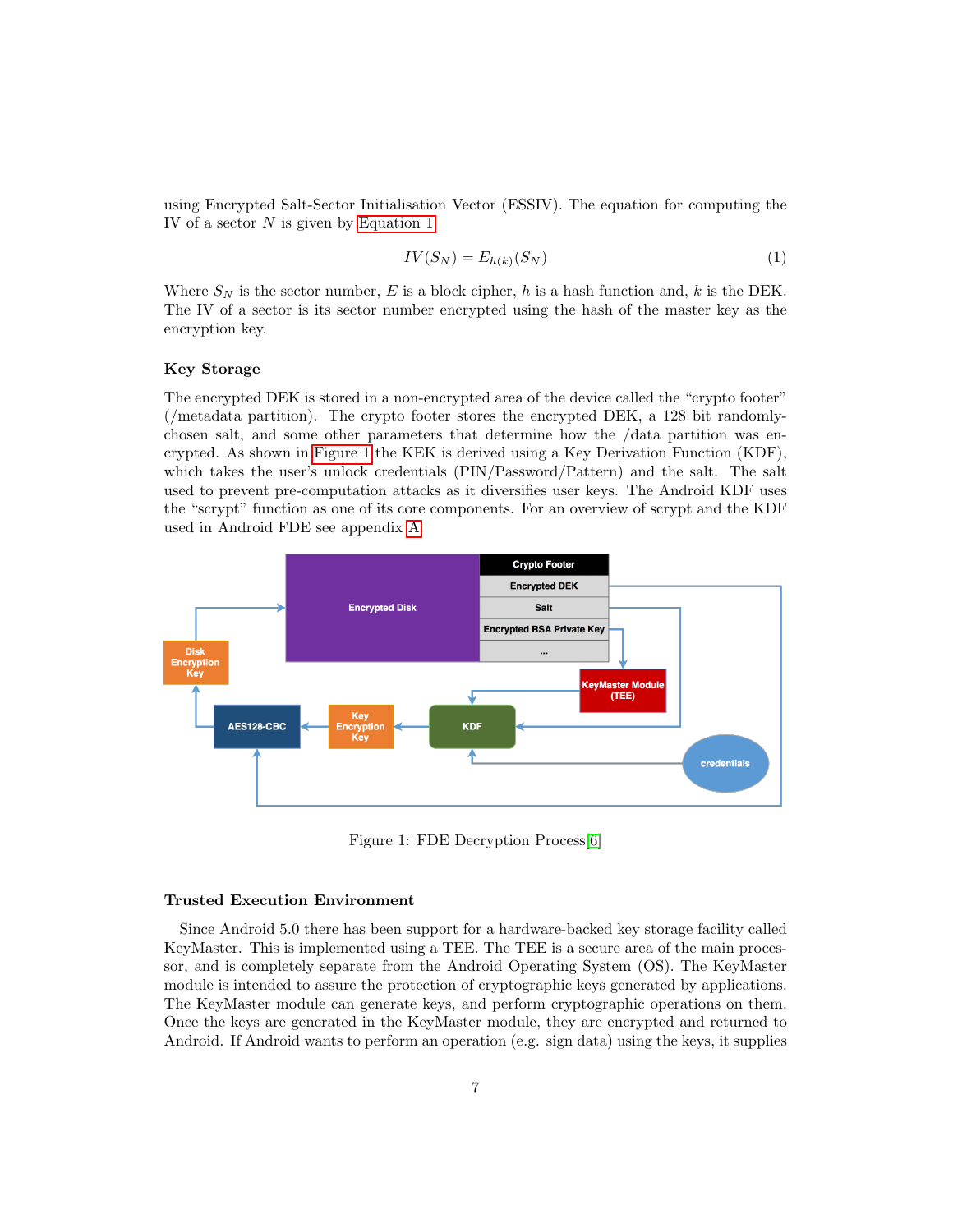the encrypted key to KeyMaster. KeyMaster decrypts the key, signs the data, and returns the result. In order to make the KEK resilient against offline-attacks, the KDF is extended by signing the key with a key stored in KeyMaster. This key is the RSA-2048 private key, which is stored encrypted in the crypto footer.

#### GateKeeper

Since Android 6 [\[15\]](#page-29-2), the module responsible for device pattern/password/PIN authentication is called "Gatekeeper" [\[16\]](#page-29-3). Gatekeeper also handles rate limiting for incorrect authentication attempts. Gatekeeper consists of 3 main components: "gatekeeperd", "gatekeeper (Hardware Abstraction Layer (HAL))" and, "gatekeeper (TEE)". Gatekeeperd is the component that performs the platform independent logic. Gatekeeper (HAL) interfaces gatekeeperd with the device hardware. Gatekeeper (TEE) performs the authentication of the device PIN, pattern and, password inside the TEE.

#### <span id="page-8-0"></span>4.2 File Based

As with FDE, devices employing FBE only have their /data partition encrypted. The encryption is now done at a filesystem level rather than at a block level. This is achieved using native ext4 filesystem encryption<sup>[1](#page-8-1)</sup>. This encryption method is implemented by Google. The code to do this was pushed to the mainline linux kernel in version 4.4 <sup>[2](#page-8-2)</sup>. This functionality was also backported to version 3.10. There is also some question in the community as to whether this code is stable enough for inclusion in the kernel. During our review of the source tree we have noticed 14 "TODOs" and 4 "FIXMEs" [\[14\]](#page-29-1) [\[17\]](#page-29-4). This further indicates that there may be some potential implementation issues.

#### Multiple Encryption Areas

FBE allows more fine-grained control of what is encrypted when compared to FDE. This enables the device to have two areas of storage that are encrypted with separate encryption policies. There is the Device Encrypted (DE) area which is accessible immediately after the device has powered on. The DE storage area is available before user authentication. There is also a Credential Encrypted (CE) area that is only accessible after the user has input their authentication credentials. The CE area is the default storage location. Having these two areas decrypted according to these different policies solves the problem with FDE that was mentioned in section [1.](#page-3-0)

When the device only has access to the DE storage area it is in what's called "direct boot" mode. Direct boot mode enables the device to receive phone calls and honour user set alarms even after unexpected reboots. This separation also allows multiple profiles to be encrypted with different keys on the same filesystem. This gives more security for work profiles as the data of the personal and work profiles can be better partitioned.

<span id="page-8-2"></span><span id="page-8-1"></span><sup>1</sup>[https://www.phoronix.com/scan.php?page=news\\_item&px=EXT4-Changes-Linux-4.1](https://www.phoronix.com/scan.php?page=news_item&px=EXT4-Changes-Linux-4.1)

 $^{2}$ [https://www.phoronix.com/scan.php?page=news\\_item&px=EXT4-Encryption-Support](https://www.phoronix.com/scan.php?page=news_item&px=EXT4-Encryption-Support)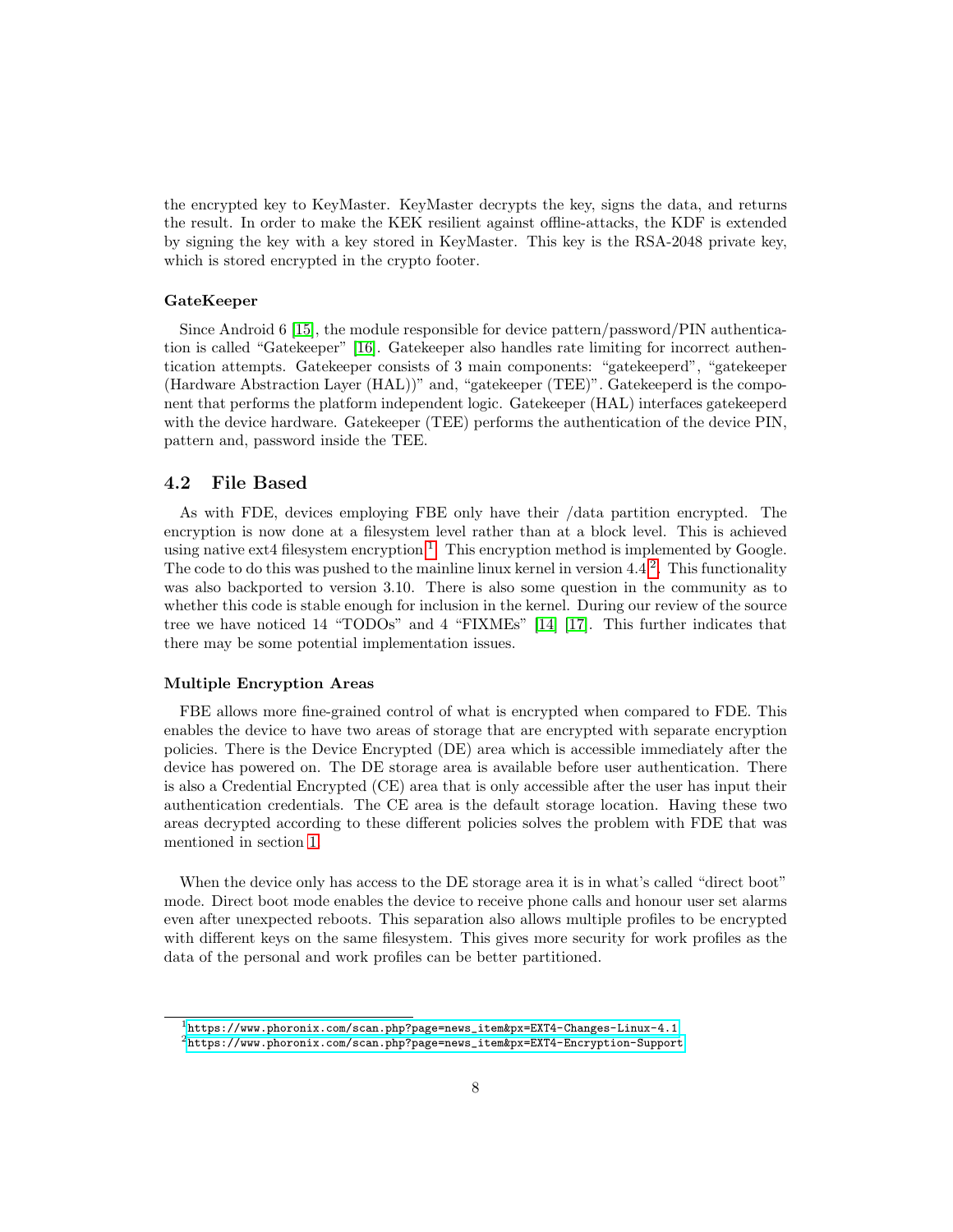#### Keys

When using FBE there is a DEK that is read from */dev/urandom* [\[18,](#page-29-5) line 354]. This is a 64 byte (512 bit) key. The whole DEK is used to encrypt the file contents. 256 bits of the DEK are used for file name encryption. As is the same with FDE, a second key is employed called the KEK. This key is derived from user input and encrypts the DEK.



<span id="page-9-0"></span>Figure 2: File Based Encryption Decryption Process

#### Modes of Operation

As shown in [Figure 2](#page-9-0) there are 3 main modes of operation applied when using FBE. The DEK is encrypted with the KEK using AES-256 in Galois Counter Mode (GCM). This KEK is held securely in the TEE. Three things are required to access the KEK held in the TEE [\[2\]](#page-28-1).

- Stretched Credential: The users' authentication credentials are salted and hashed, to be used as input for the scrypt algorithm. The output is the 'stretched credential'.
- Auth Token: A cryptographically authenticated token that is generated by gatekeeper when the user logs in.
- "secdiscardable hash": A 512 bit hash of a random 16KB file that is stored for each user. This file is stored alongside some other information that is used to derive the user keys.

Using ext4 filesystem level encryption each file is encrypted using a separate key. The keys used are all derived from the DEK. Each file has a nonce associated with it. The nonce for each file is a 16 byte sequence [\[19\]](#page-29-6). This nonce is stored in the "dentry" associated with each file. A dentry is a data structure that links a file to its inode entry in the directory structure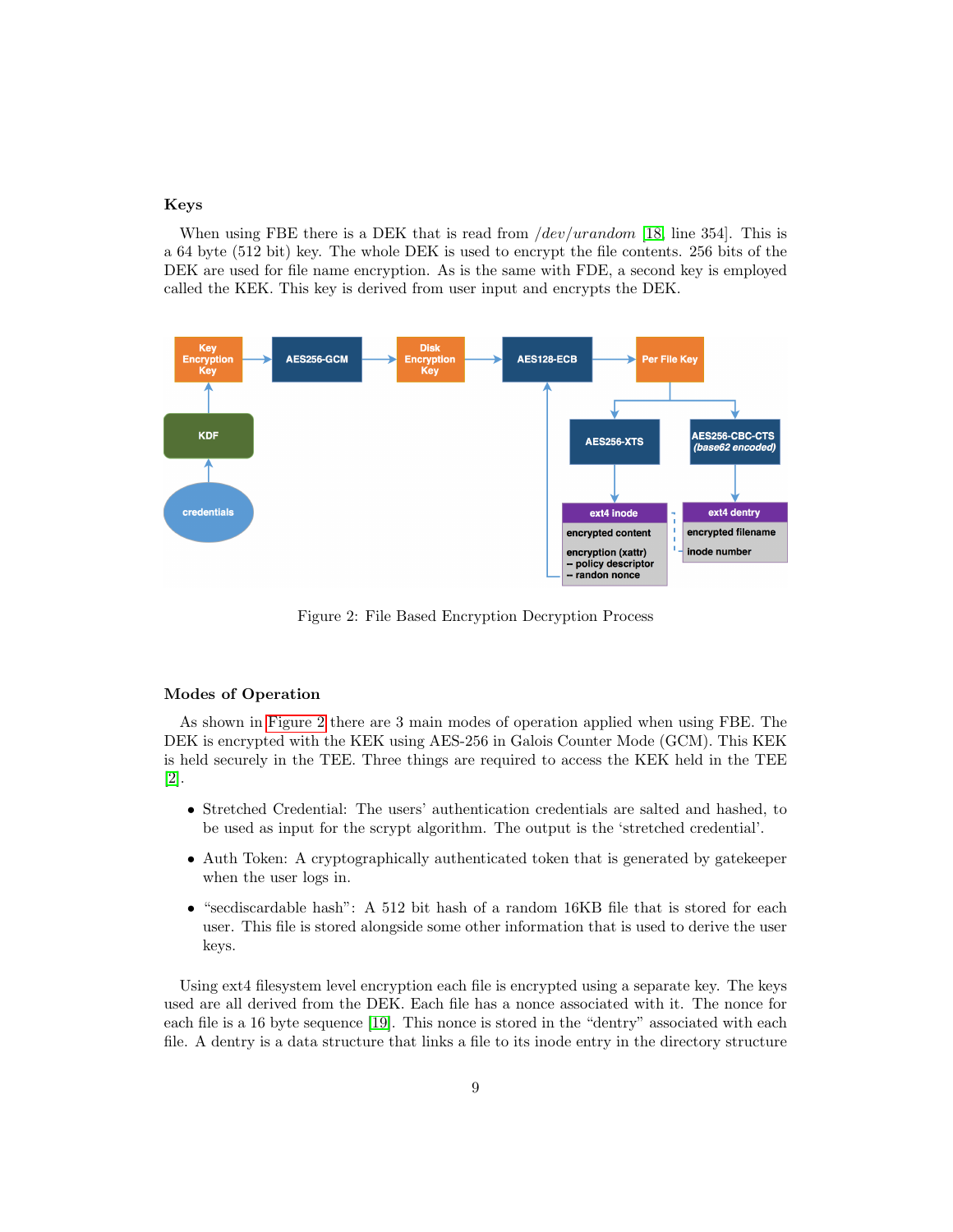of an ext4 filesystem [\[20\]](#page-29-7). The Per File Keys are derived from the DEK and nonce combined using AES in Electronic Code Book (ECB) mode [\[19\]](#page-29-6).

The names of files are encrypted using AES-256 in Cipher Block Chaining with Ciphertext Stealing (CBC with CTS) mode. An IV of 0 is used for this operation [\[21,](#page-29-8) line 116]. The resulting ciphertext is then encoded using a base62 encoding. The ciphertext bits are encoded to the set  $[a-zA-Z0-9-+]$  [\[21,](#page-29-8) line 200]. This is to ensure that the encrypted filenames are still legal for an ext4 filesystem. The content of the files are encrypted using AES-256 in XTS mode. As XTS is being used 512 bits of key material are needed. For an overview of the modes of operation employed see appendix [B.](#page-34-0)

#### <span id="page-10-1"></span>Key Storage

The closest thing to a direct analogy of the crypto footer on an Android 7 device is the directory  $\frac{data/misc/vold/user\_keys}{17}$ , line 67. This directory contains two subdirectories: 'de' and 'ce'. These directories both contain one sub-directory for each user on the device. The user directories are called '0' for the primary user, '10' for the secondary user and, increasing sequentially for further users. User keys for both encryption areas are stored within this directory tree This directory structure can be seen in [Listing 1.](#page-10-0)

Listing 1: FBE Key Storage Directory Structure

```
1 user_keys
2 | - ce
3 | | | | | | | | 0
4 | | - current
             |-- encrypted_key<br>|-- keymaster key
6 | |-- keymaster_key_blob
             | -- salt8 | |-- secdiscardable
9 | |-- stretching
10 | --- version
11 --- de
12 |-- 0
13 | |-- encrypted_key
14 | |-- keymaster_key_blob
15 |-- secdiscardable
16 |-- stretching
17 --- version
```
The directory 'ce' for each user contains the required data for deriving the Per User Key for unlocking the credential encrypted area. This includes the salt that will be combined with the users credentials when unlocking the DEK. The file 'stretching' contains the tweak parameters that will be used in scrypt when stretching the users credentials [\[22\]](#page-29-9). The contents of this file have the form "scrypt  $X:Y:Z$ " e.g. "scrypt 15:3:1". This file is parsed by "system/vold/ScryptParameters.cpp"[\[22\]](#page-29-9). Each of these values equates to one of the tweak parameters to be used in scrypt. In the given example the values  $N = 2^{15}$ ,  $r = 2^3$  and,  $p = 2<sup>1</sup>$  [\[23,](#page-29-10) line 225]. The stretched value of the user credentials is one of the tokens needed for accessing the DEK. The file 'secdiscardable' is hashed to create a 512 bit digest. This is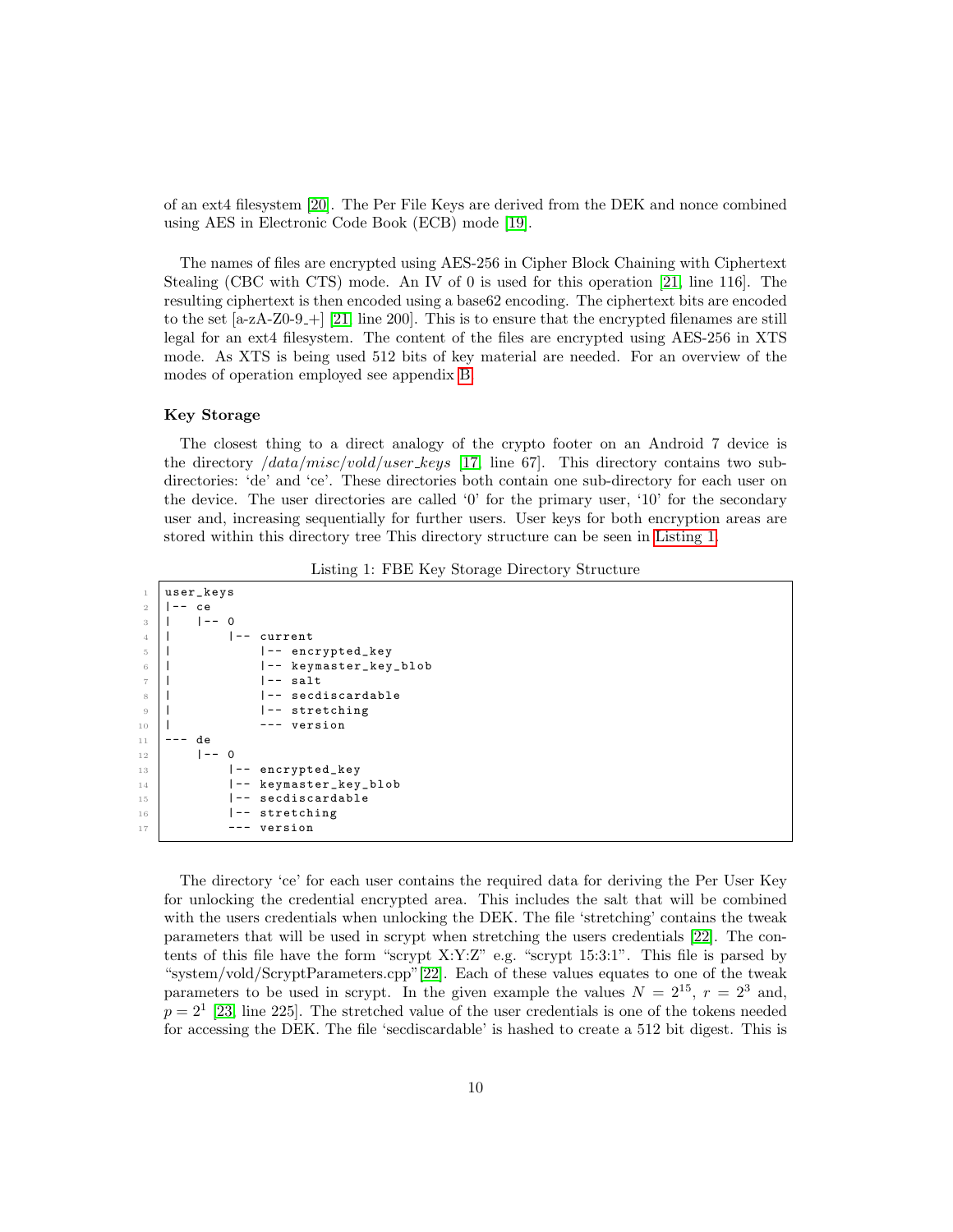the second token needed to unlock the DEK. The final authentication token is generated by gatekeeper on successful login. This final token is not stored on disk.

In [\[23,](#page-29-10) line 204] we see the function "stretchSecret". It seems to apply the scrypt function only once to the user credentials. The file 'keymaster key blob' contains, we assume, an encrypted RSA key that is passed to the Keymaster for use as part of the key derivation process. During the FDE key derivation process a RSA key is needed to sign intermediate values. FBE follows a pattern that is similar to FDE. Therefore, we assume the file 'encrypted key' contains the encrypted DEK.

The de folder contains similar files to those in the ce folder. We believe they are used in a manner that is almost identical to the way the files in the ce folder are used. There is obviously no salt value needed for the ce area as there is no user input required.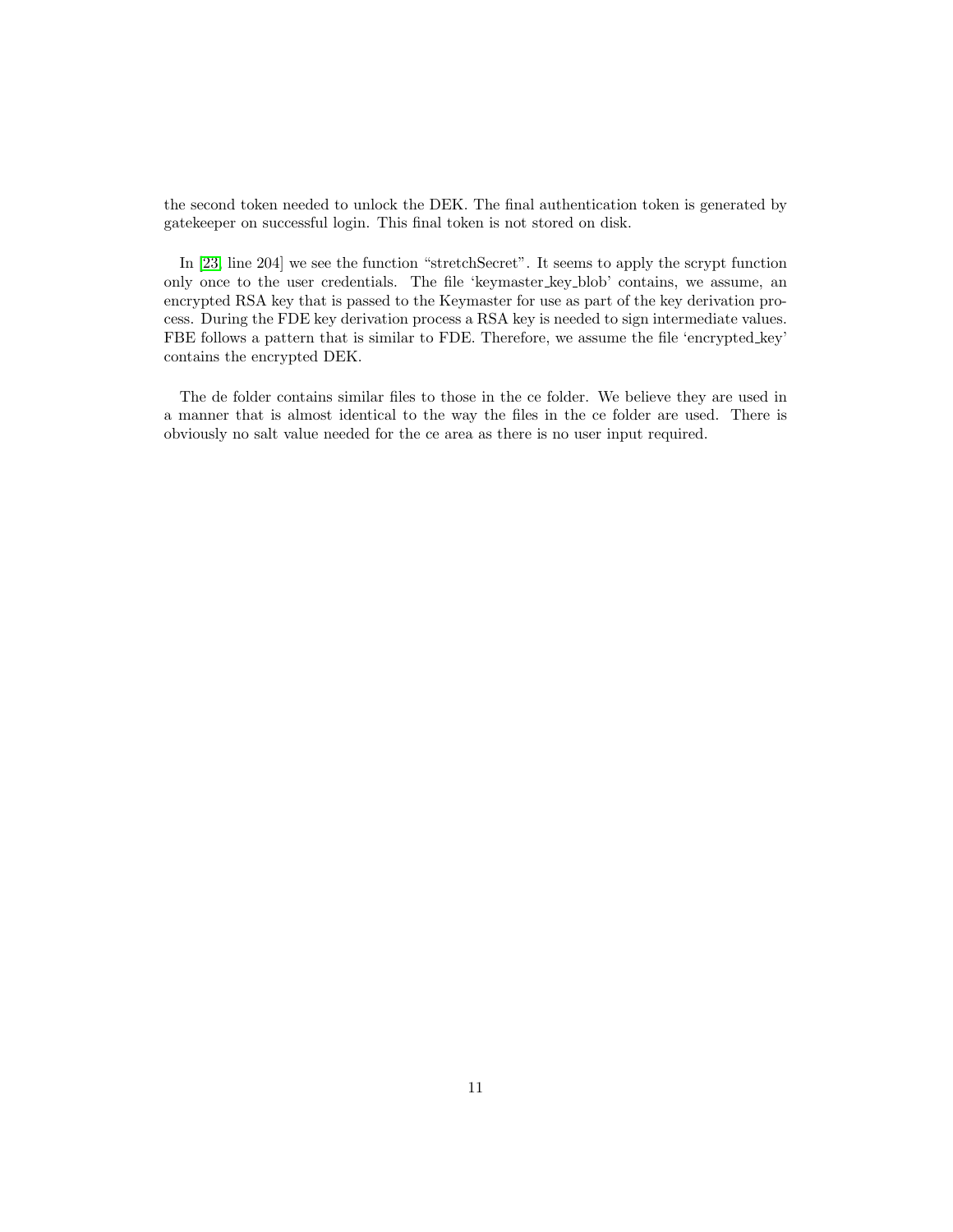## <span id="page-12-0"></span>5 Existing Attack Scenarios Against Android Full Disk Encryption

In this section we will introduce some of the attacks that have been shown to be effective against FDE schemes. More specifically, we focus on these attacks as applied to Android FDE. We give an explanation of the workings of the aforementioned attacks and how they have been applied to Android.

#### <span id="page-12-1"></span>5.1 Brute Force Attacks

A brute force attack (exhaustive search) consists of systematically trying all possible credentials until the correct one is found. With the online variant the password is entered directly on to the device. With the offline variant the brute forcing is carried out on a different host than the device.

#### <span id="page-12-2"></span>5.1.1 Online

In general, with an online search the attacker would have to manually enter one authentication attempt after another. The countermeasure against an online brute force attack for Android 4.4 and 5 is a 30 second timeout after every 5th incorrect authentication attempt [\[4\]](#page-28-3). In Android 6 the rate limiting in place is a 30 second timeout after the 5th incorrect attempt. Furthermore, there is a 30 second timeout after every incorrect attempt from the 10th on [\[24,](#page-29-11) line 245]. The rate limiting scheme in Android 7 is described in section [6.1.1.](#page-18-2)

Oliver Kunz [\[4\]](#page-28-3) describes an attack where the passwords are entered using the ADB. The Android command line program "input" can be used to simulate user interaction with the device. Using the option "text" for filling in the pincode, he managed to have an average PIN input duration of 1.8 seconds per attempt. Searching linearly through the keyspace of a 4 digit PIN (10000 keys) took 22 hours and 40 minutes to complete. The proposed attack requires ADB to be active on the device. The host computer must also be authenticated by the device in order to succeed. To overcome these issues two solutions exists.

The first solution uses the USB On-The-Go (OTG) specification. This allows USB devices to be attached to a smartphone. OTG is active even on a locked screen. Therefore, a selfprogrammed device that acts as a keyboard or mouse can enter the password automatically using this interface. A computer vision system can be used to automatically recognise an unlocked screen. A second approach was proposed by Engler and Vines [\[25\]](#page-29-12). They demonstrated a method which does not need any device connected externally. They developed a robot that presses buttons and automatically recognises a successful attempt. With this method 10,000 attempts could be made in 19 hours and 40 minutes. These attacks may not be possible depending on whether custom rate limits are enforced by the OEM. Furthermore, on initial boot the device may automatically wipe itself after a certain number of incorrect attempts.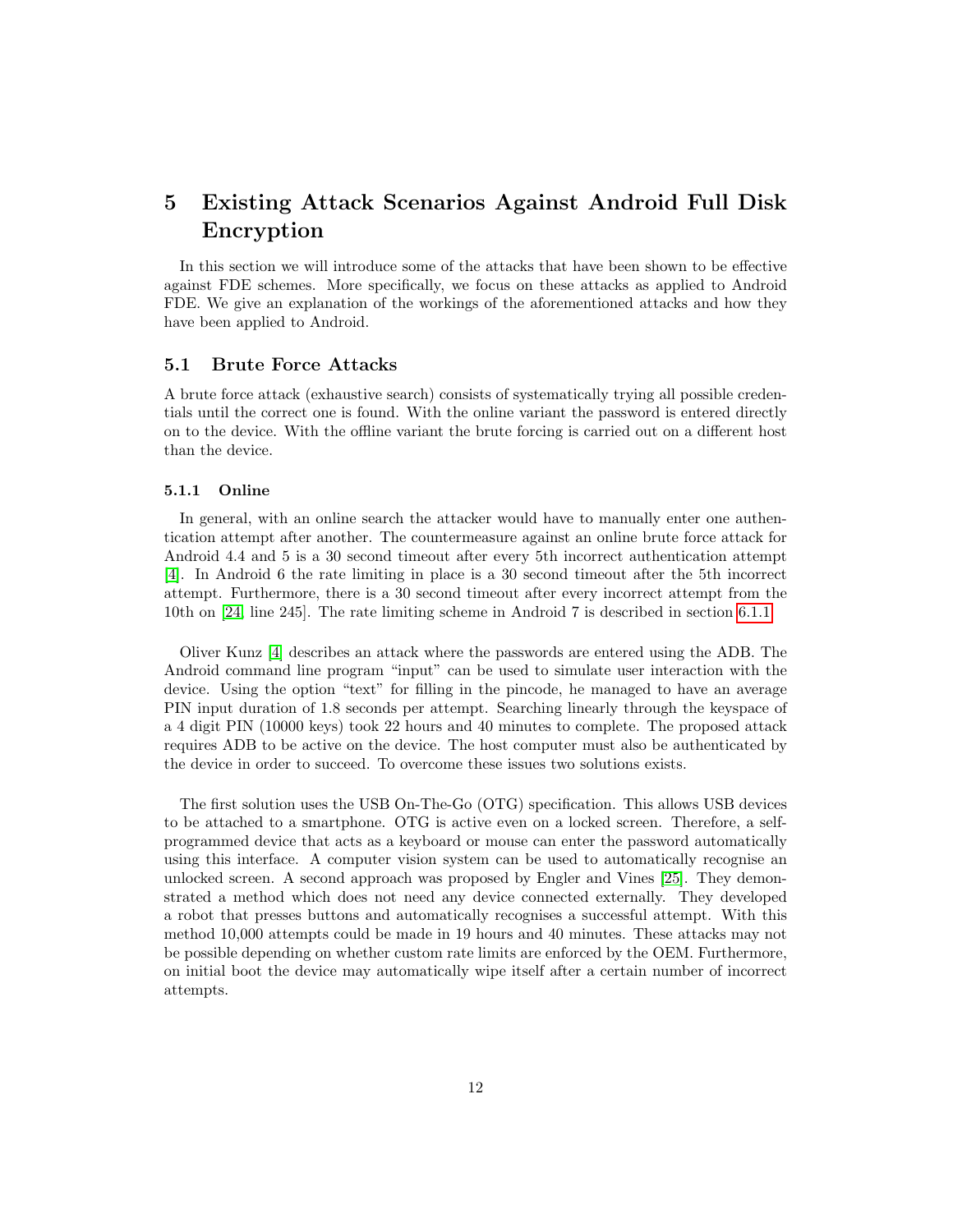#### <span id="page-13-0"></span>5.1.2 Offline

As part of an offline search the attacker will perform password guessing on a different host without any input limitations. This is possible if the encrypted key can be extracted from the device storage along with an encrypted piece of known plaintext. On the external device, many trial keys can be used to decrypt the ciphertext. Once the decrypted text matches the known plaintext, the correct key has been found. In practice, specific bytes of an encrypted filesystem are used e.g. a magic number at a fixed offset. These bytes often have a known constant value so can be used as known plaintext.

Imaging a partition is possible via ADB, a custom recovery (if the bootloader is unlocked), or via the JTAG interface to the flash-memory. The advantage of imaging via JTAG is that it bypasses the OS. However, this method requires electronics and soldering skill. After extraction the attack is carried out on a host with more computational power and/or storage.

Tom Cannon [\[26\]](#page-30-0) showed a proof-of-concept for Android 4.0 devices, by extracting the /metadata partition and the /data partition of the device. Oliver Kunz [\[4\]](#page-28-3) confirmed that this attack is still feasible for Android 4.4 devices. A Python script was developed by Cannon to automate this attack[\[27\]](#page-30-1). The script parses the crypto footer from the /metadata partition, and uses "scrypt" with the parameters found in this footer. With this attack 10000 attempts could be made in under 1 hour.

In Android 5.0, Google improved the KEK generation with an optional hardware-backing to prevent offline attacks. In order to bind the KDF to the hardware, an intermediate step in the KDF is signed with a 'KeyMaster-encrypted RSA-2048 private key'. If the hardware backing is correctly implemented the offline attack is not possible anymore. This is because the hardware-backed KeyMaster module is required to produce this intermediate result.

Gal Beniamini [\[6\]](#page-28-5) showed that the Android keystore (which is part of the TEE) is not actually bound to the underlying hardware for devices using Qualcomm chips. Due to this vulnerability, offline attacks as mentioned earlier are feasible for devices with a Qualcomm chip. Qualcomm makes chips for the majority of the world's smartphones. They have a market share of 65 percent[\[28\]](#page-30-2). Vulnerability CVE-2015-6639 and CVE-2016-2431 are used in order to extract the Qualcomm KeyMaster keys.

Qualcomm's implementation of a TEE is called Qualcomm Secure Execution Environment (QSEE). The QSEE environment allows "trustlets" (small applications) to execute on a secured area of the main processor. Trustlets provide a secure service to the insecure ("Normal World") Android OS. One of these trustlets is the KeyMaster application, which implements the key management API provided by the Android "keystore" daemon. As stated earlier, all generated keypairs are encrypted using a hardware-backed encryption key and returned to Android. The structure of the encrypted keypair is defined in the header files supplied by Qualcomm [\[29\]](#page-30-3). The header shows us that the encrypted keypair consists inter alia, of the modulus, public exponent and encrypted private exponent of the generated RSA key, and a HMAC key to verify the authenticity of the key [\[29,](#page-30-3) line 54].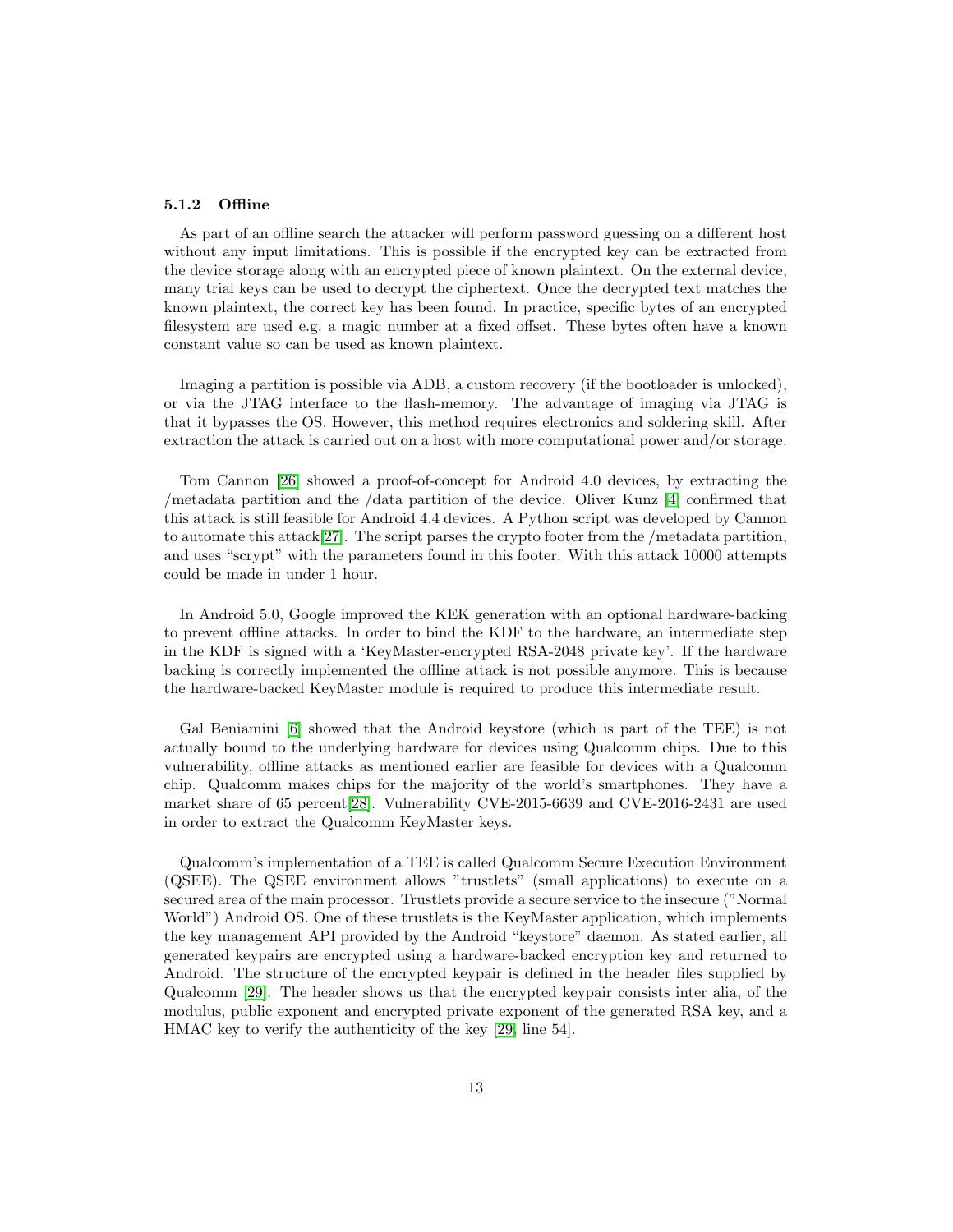The "sign data" command was reverse engineered by Gal Beniamini. He showed that the HMAC key and the encryption key are both generated using a KDF which is not directly bound to the hardware. The KDF uses a pair of hard-coded strings and a hardware key (SHK) as input. The resulting key is stored in the KeyMaster's global buffer, and the pointer to the key is returned to the caller. The SHK cannot be extracted by software, because it is fused into the hardware. But the KeyMaster uses a key derived from the SHK and is therefore directly available to TrustZone. Besides that, the keys are constant because they are directly derived from the SHK and the two hardcoded strings. Since the key is available to TrustZone it is possible to extract the keys directly from TrustZone. This is done using vulnerability CVE-2016-2431, which made it possible to execute code in the TrustZone kernel. A shellcode stub was written, to be executed in the TrustZone kernel. This code reads the keys from the KeyMaster Application. Because the key can be extracted, it is possible to perform an offline brute force attack again on the users authentication method.

Vulnerability CVE-2015-6639 is fixed in the Security Bulletin of January 2016. Builds LMY49F or later and Android 6.0 with Security Patch Level of January 1 2016 do not have this issue. Vulnerability is CVE-2016-2431 fixed in may 2016. But even on patched devices, an attacker can downgrade the device to a vulnerable version and extract the key. A countermeasure to this attack is choosing a longer and more complex password. Using a 4 digit PIN only allows a maximum of 10,000 possible combinations. If we use a password of 4 characters, from upper and lower case characters along with numbers, we already have 36<sup>4</sup> possible combinations. This is already an increase of  $\approx 168$  times.

#### <span id="page-14-0"></span>5.1.3 Semi-Offline

To overcome the hardware-backed keystore, Oliver Kunz [\[4\]](#page-28-3) developed the semi-offline password search approach. As shown in appendix [A](#page-33-1) it is only during the signing operation the Keymaster is needed. Therefore, it is possible to run the two scrypt computations on an external more powerful host. To execute this attack a proof of concept client-server application was developed for Android 5 and 6 [\[30\]](#page-30-4). The server software is based on cryptfs.c, the client software is based on the offline attack script mentioned in section [5.1.2.](#page-13-0)

First the /metadata and /data partitions are extracted from the device, using one of the methods stated in section [5.1.2.](#page-13-0) After extraction the bootloader is unlocked and the device automatically wiped. This is necessary in order to load the server software on the device. If the device already has an unlocked bootloader, this step can be skipped. The client software is run on the external host. Next, the KeyMaster-generated key blob is extracted from the crypto footer and send to the device. This is necessary because if a phone is wiped, this results in a new master key. Now the software on the device is initialised. Finally the following iterative process is run, until the external host finds the correct password:

- 1. External host runs the first scrypt function using a password and the salt from the crypto footer
- 2. This intermediate value is returned to the device
- 3. Device signs this value with the Keymaster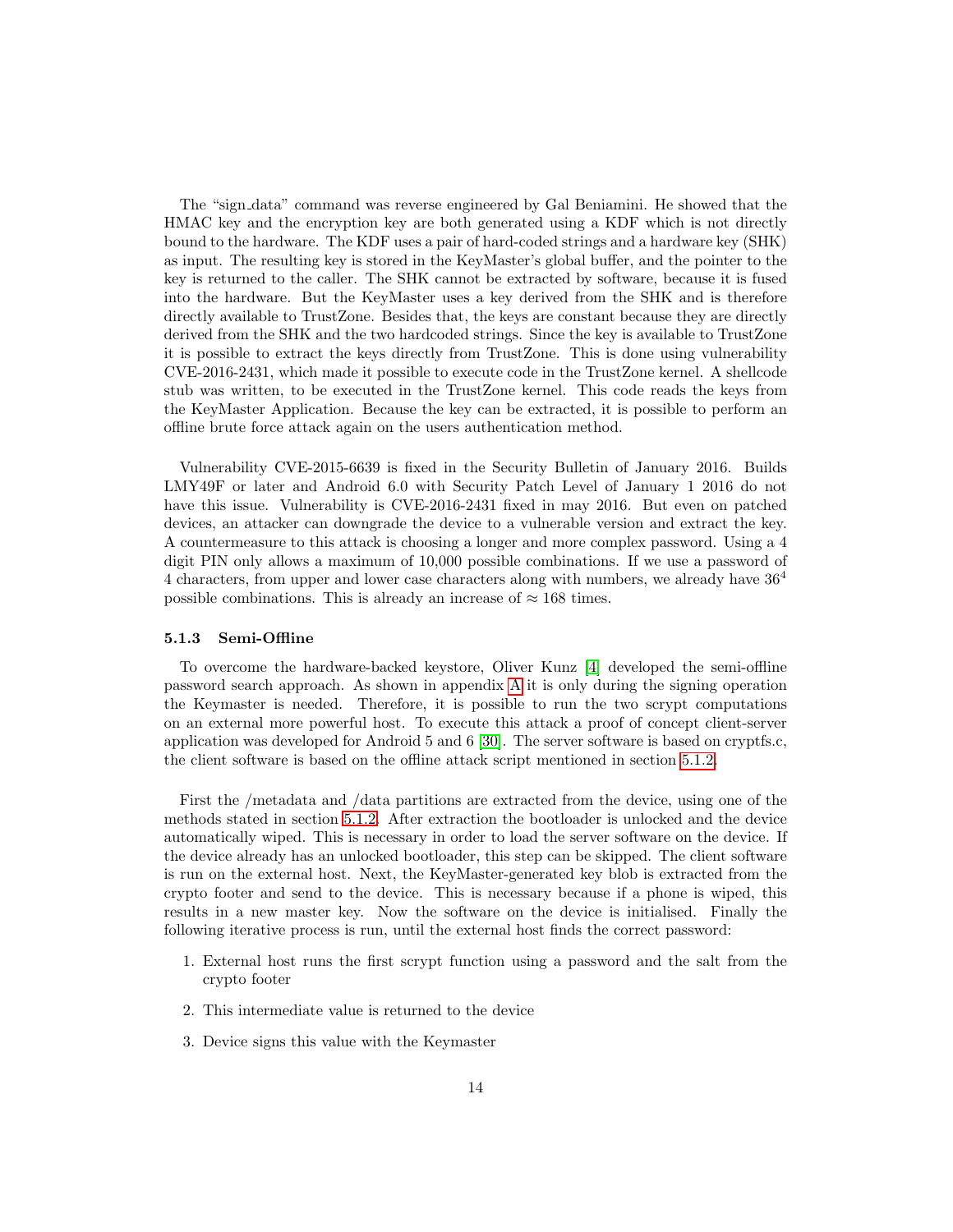- 4. The signed value is returned to the external host
- 5. External host decrypts the master key and tests it for correctness

After the correct key is found, the /data partition can be decrypted on the external host. With this method 10,000 attempts could be made in 2 hours and 8 minutes by Oliver Kunz.

#### <span id="page-15-0"></span>5.2 Cold Boot

With a cold boot attack an attacker with physical access to the device is able to retrieve data stored in RAM from a running system after restart from a cold boot. The attack carried out by powering the device on and off without letting the OS shut down in an orderly manner. The attack relies on the "remanence effect" of RAM [\[31\]](#page-30-5). Without power RAM contents fade away gradually over time, not instantly as is commonly thought. The colder the RAM is the slower content fades away.

Due to this effect, keys can be restored from the RAM through rebooting a PC with malicious USB driver, or replugging the RAM into another PC. The encryption key used by FDE, needs to be present in the systems main memory (RAM) in order to provide encryption. Cold boot attacks are known since at least 2008, when Halderman et. al [\[32\]](#page-30-6) showed a proof of concept. This made it possible to extract sensitive information, such as cryptographic keys, from memory used in laptops and desktop computers.

Müller et. al [\[5\]](#page-28-4) showed that the same attack was feasible against Android devices. They developed a proof of concept tool FROST (Forensic Recovery of Scrambled Telephones) for Galaxy Nexus devices with Android 4.0 installed. FROST is a recovery image installed after having physical access to the device. First the phone is cooled down to between 5◦Cand 10◦C, by putting it in a freezer. Next the phone is restarted (removing and putting back the battery) and the recovery image (FROST) is installed. On devices with an unlocked bootloader encryption keys can be recovered from RAM. The device must have an unlocked bootloader for FROST to be installed. Unlocking the bootloader triggers a wipe of the /data partition. After the wipe FROST can still be installed, but the contents on the user partition are gone. To overcome this issue the attacker could first image the partitions, before executing the attack.

The countermeasure for this attack is keeping the keys outside of RAM. Multiple solutions have been proposed to achieve this. These solutions focus on keeping the key material only in the CPU and not writing it to memory. Götzfried and Müller  $[1]$  proposed to hold the key in CPU caches. Müller and Dewald et. al proposed to hold the key in SSE registers [\[33\]](#page-30-7). Müller and Freiling et. al [\[34\]](#page-30-8) proposed to keep the key in debug registers. This problem is also solved by using a TEE.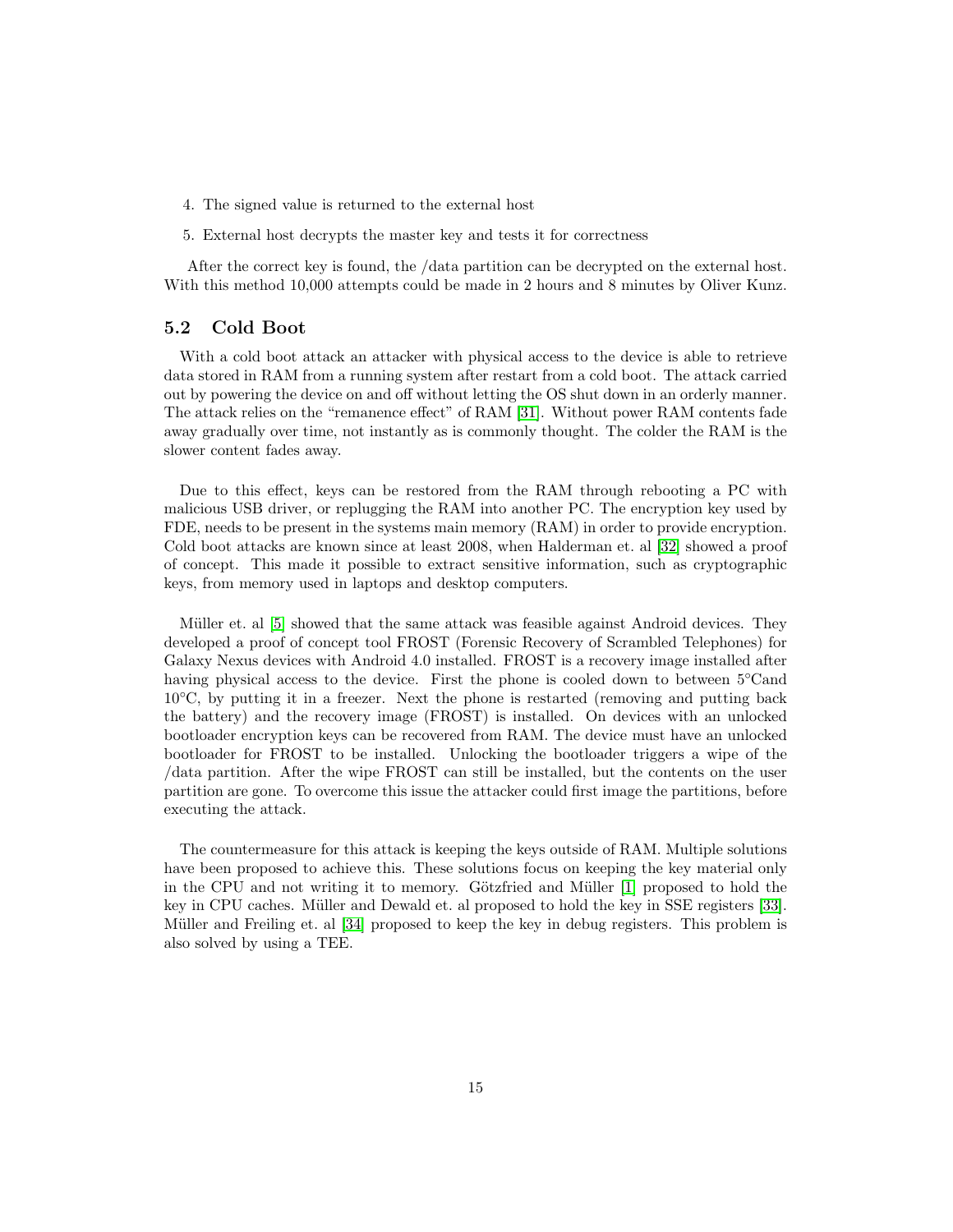#### <span id="page-16-0"></span>5.3 Evil Maid

Implementations of FDE are often vulnerable to a class of boot-time attacks generally referred to as an Evil Maid attack [\[8\]](#page-28-7). The typical scenario used for an evil maid attack involves a person travelling with an encrypted device (computer/smartphone/tablet). When the traveller leaves the room without the device, an Evil Maid comes in to clean. The data stored on the device is encrypted, so this cannot be read. To overcome this, the Evil Maid installs a keylogger on the device. The keylogger can be hardware or software, but is often a small piece of software installed to the unencrypted boot partition of a hard disk. When the traveller returns and uses the device, the keylogger reads the FDE password and stores it on the disk or sends it out over the network. Evil Maid attacks are possible because there is always a part of the disk left unencrypted. This is the same with Android FDE, which only encrypts the /data partition. Encrypting everything and even sign or encrypt the boot-loader does not prevent this attack, because the device could be physically modified [\[35\]](#page-30-9).

Götzfried and Müller [\[1\]](#page-28-0) were the first to provide a proof of concept (EvilDroid) for a Galaxy Nexus device running Android 4.0. They showed that with physical access to an encrypted smartphone, the Android system partition can be subverted with keylogging. The attack requires a phone with an unlocked bootloader. EvilDroid is installed on the system partition. EvilDroid patches the file  $\frac{system/vold/cryptfs.c.}{}$  At the time they applied the attack this file included code for displaying PIN prompts. The PIN's are stored in the unencrypted cache partition of the device. A second approach is mentioned for devices with a locked bootloader. The target phone is exchanged for an identical model. Then if the PIN is entered into the replaced phone, the PIN is send to the attacker via SMS or internet. The victim will notice that something is wrong after entering the PIN, but by then the Evil Maid already has the phone and the PIN.

Another approach to execute an Evil Maid attack on Android is proposed by Artenstein et. al [\[9\]](#page-28-8). They showed it is possible to intercept "Binder" communications, and use Binder as a Keylogger. Their approach is called "Man in the Binder attack". Binder is the method by which IPC occurs on an Android device. It is even used for communication between activities in a single application. To receive keyboard data, an application has to register with an Input Method Editor (IME) server. The IME is the keyboard implementation used in Android. In most Android images the default IME is com.android.inputmethod.latin. By intercepting the Binder communication sent by the IME, passwords can be recovered. The attack proposed requires a device running with root permissions, or with an unlocked bootloader.

#### <span id="page-16-1"></span>5.4 Fingerprint Authentication

The total number of devices incorporating a fingerprint scanner is expected to reach 990 million in 2017 [\[36\]](#page-30-10). Since version 6.0, Android has standardised support for fingerprint authentication [\[37\]](#page-30-11). Fingerprint authentication attacks can be hardware based (e.g. faking fingerprints) or software-based. Thom Does et. al [\[10\]](#page-28-9) were the first to subvert the fingerprint authentication mechanism for Android 6.0.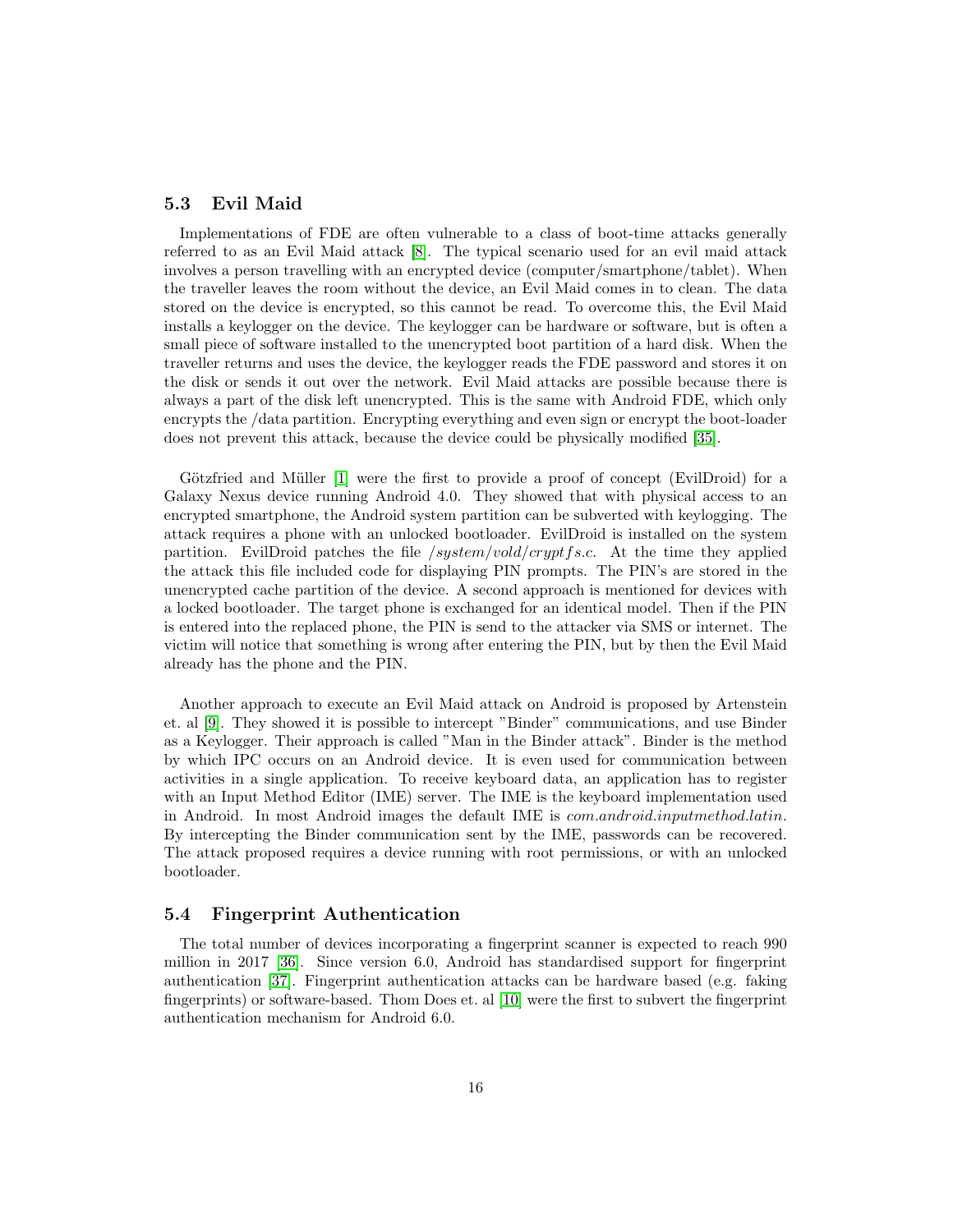When a fingerprint is enrolled, the minutiae template of this fingerprint is stored in the TEE. The TEE assigns a random ID to to the minutiae template which can be any number except '0'. The ID '0' is reserved for indicating a non recognised fingerprint.

When an authentication attempt takes place using a fingerprint, the raw fingerprint data is send to the TEE. The TEE compares the raw fingerprint data with the enrolled minutiae templates. The TEE sends back a '0' to Android if the fingerprint is not enrolled, and the corresponding fingerprint ID if the fingerprint is enrolled. To verify that the fingerprint is enrolled into the TEE, Android checks if the returned fingerprint ID from the TEE is not '0'. Android has no knowledge of which fingerprints are enrolled into the TEE. Therefore it is possible to let Android think the fingerprint is valid by changing the ID in the response to anything non-zero. In order to execute this attack, root access to the phone is required.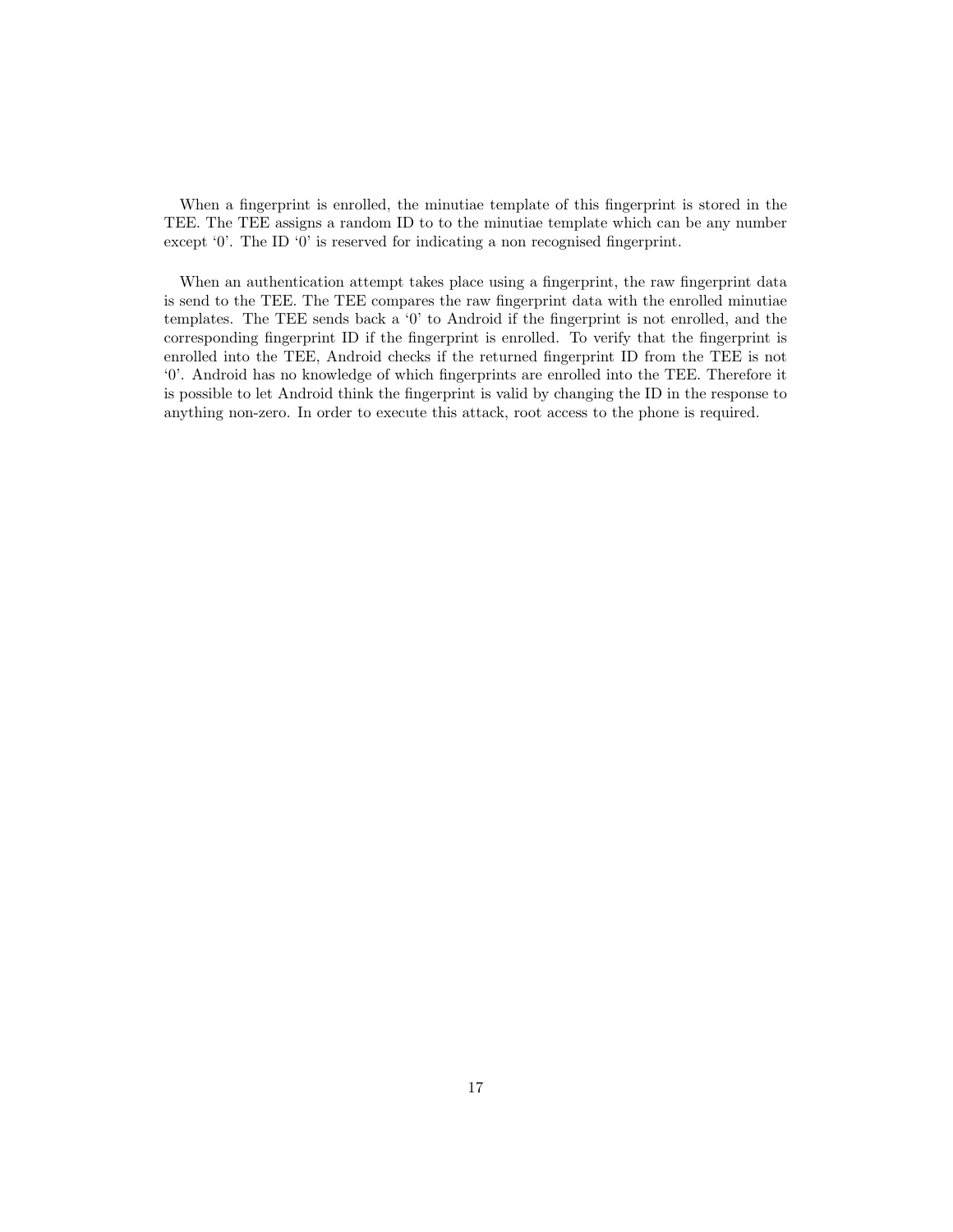## <span id="page-18-0"></span>6 Results

In this section we address how the previously mentioned attacks apply to the current Android version. We explain what we have done to apply these attacks to our testing device. Furthermore, we demonstrate the results we have obtained and what has been learnt during this process.

#### <span id="page-18-1"></span>6.1 Brute Force Attacks

#### <span id="page-18-2"></span>6.1.1 Online

As stated in section [4.1](#page-6-1) the module responsible for handling rate limiting for incorrect authentication attempts is called "Gatekeeper". The rate limits in place for Android 7 have been changed since previous versions [\[38,](#page-31-0) line 259]. [Listing 2](#page-18-3) shows the current rate limiting behaviour. [Listing 2](#page-18-3) is a modified comment that was taken from the file "gatekeeper.cpp" [\[38,](#page-31-0) line 247]. It was supposed to document the behaviour of the code. It is worth noting that this comment was however inaccurate [3](#page-18-4) .

Listing 2: Android 7 Rate Limits

```
1 / *2 * Calculates the timeout in milliseconds as a function of the failure
 3 * counter 'x' as follows:
 <sup>4</sup>
 \begin{array}{c|cc} 5 & * & 0.5 & - & & 0 \\ 6 & * & 5 & - & & 30 \end{array}6 \t * 5 \rightarrow 307 * [6, 10) \rightarrow 08 \times 10, 30) -> 30
 9 \mid * [30, 140) \rightarrow 30 * (2^((x - 30)/10))_{10} * [140, inf) \rightarrow 1 day
11 *
12 \mid * \mid
```
After the 5th and 10th incorrect authentication attempt there is a timeout of 30 seconds. Every successive attempt up to the 30th gets the same timeout. Between 30 and 140 attempts the timeout grows in an exponential manner from 32 seconds to 61440 seconds (17 hours 4 minutes). After 140 attempts the timeout for each incorrect attempt is 1 day. Due to the thresholds used, an online brute force attack against a 4 digit PIN would take around 27 years to complete.

If the device has an unlocked bootloader, it is possible to re-flash the system partition of the device after a given number of attempts. This will reset the rate limiting counter. After reflashing, the device starts up in Direct Boot mode. ADB is not available in this mode, therefore only manual input is possible. But this method will still bring down the total time to brute force the device.

<span id="page-18-4"></span><sup>&</sup>lt;sup>3</sup>Line 8 incorrectly read "[11,30)  $-$  > 30"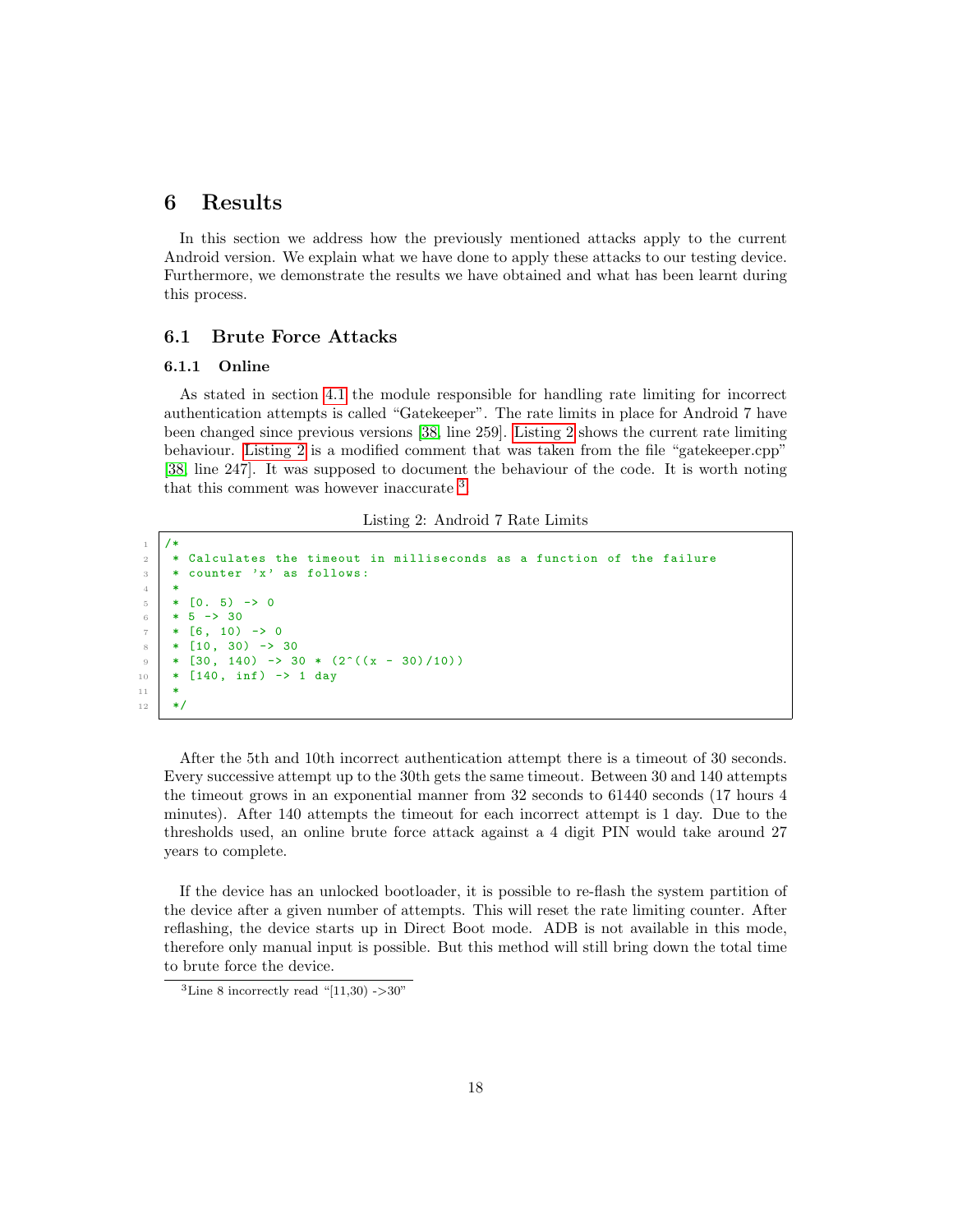As previously mentioned, the file "gatekeeper.cpp"[\[38\]](#page-31-0) contains the platform independent gatekeeper code. There are two methods in this file that seem to be of most interest in terms of stopping rate limiting. These are "ComputeRetryTimeout"[\[38,](#page-31-0) line 259] and "IncrementFailureRecord"[\[38,](#page-31-0) line 306]. The ComputeRetryTimeout method returns the delay between authentication attempts depending on how many incorrect attempts have already been made. IncrementFailureRecord keeps track of the number of incorrect authentication attempts that have been made. After making changes to the necessary file the gatekeeper module can be rebuilt using mmma system/gatekeeper from the root of the source tree. This generates, among other files, two libraries in the output folder: system/lib{,  $64$ }/libgatekeeper.so. These are then be pushed to the same location on the device.

Two of the things we tried were making ComputeRetryTimeout always return 0 and removing the increment of the failure counter in IncrementFailureRecord. The freshly built libraries were pushed to the device. They had no effect on the authentication behaviour of the device. We noticed that there were also two similar libraries located on the device: /vendor/hw/lib{, 64}/libgatekeeper.msm8992.so We don't know the exact function of these libraries. The "msm8992" in their names refers to the model of Qualcomm Snapdragon 808 SoC in the device. Therefore, we assume they implement functions that are used by gatekeeper (HAL).

The modifications mentioned previously did not work by themselves. When we removed the similar libraries from /vendor/hw/libs $\{0,64\}$  we had different results. We got the device into a state where unlimited authentication attempts were allowed. However, we could not authenticate even with correct credentials. We assume that the vendor libraries contain code implementing the previously mentioned methods that takes precedence. If this assumption is correct it would be possible to modify the binary version of the vendor supplied libraries and implement the same changes there. We theorise that this would then have the desired effect of removing all authentication rate limits. We were unable to implement this due to time constraints.

#### <span id="page-19-0"></span>6.1.2 Offline

Since Android 5.0, the KDF to generate the KEK is bound to hardware. This is still the case for Android 7.0, rendering the offline attack unfeasible. But, the offline attack was made feasible again due to a vulnerability in Qualcomm chips. This is patched in software, but not in hardware making a lot of devices vulnerable again. These vulnerabilities are fixed since the first release of Android 7.0. A downgrade attack is not possible with FBE enabled, because the attacker would need to downgrade to Android 6 or lower which does not support FBE.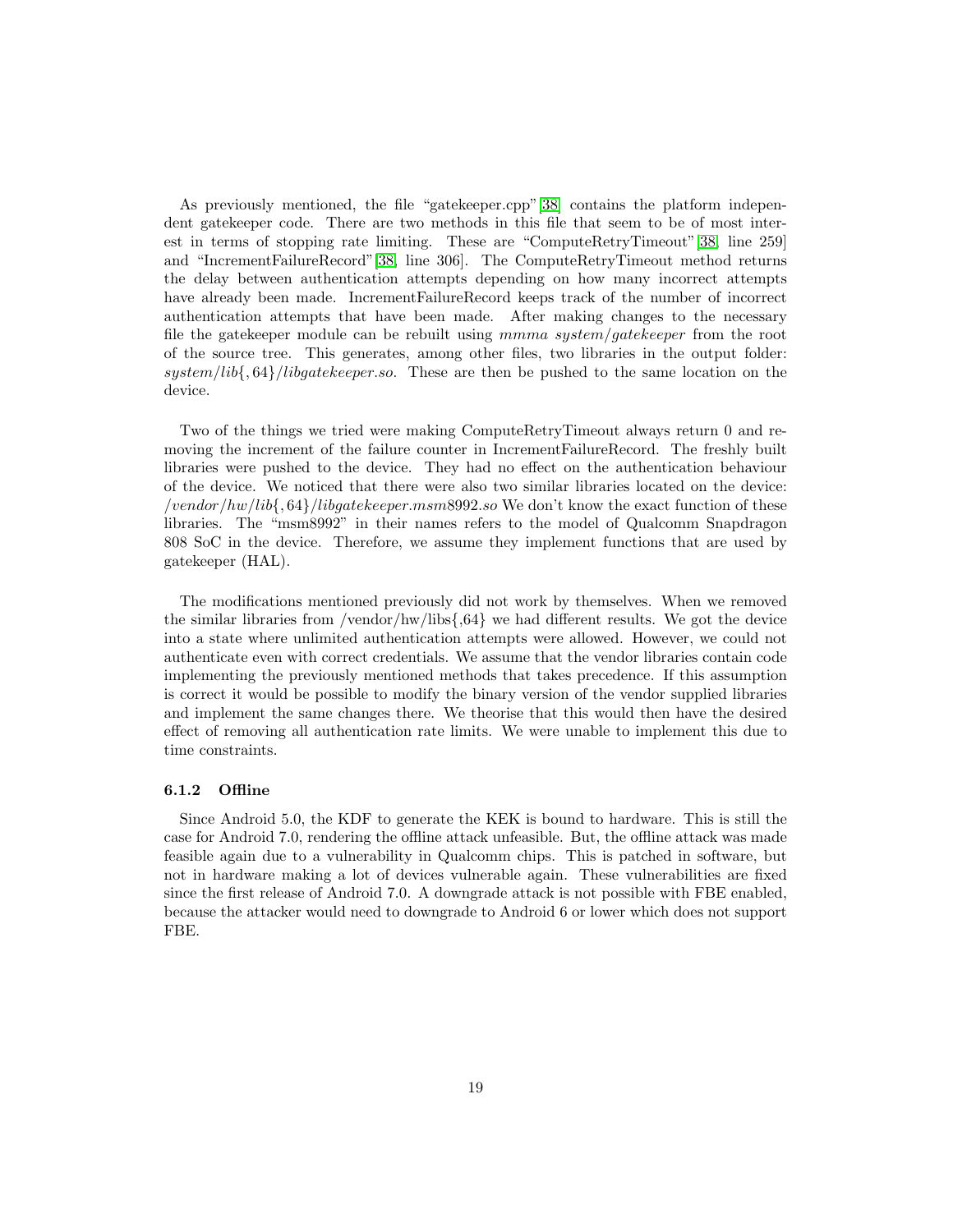#### <span id="page-20-0"></span>6.1.3 Semi-Offline

The Semi-offline attack on FDE was possible because the internal Keymaster key used to encrypt the private RSA exponent is static [\[4\]](#page-28-3). If the internal Keymaster key is still static in Android 7, then this attack could be applied to Android 7 as well. A proof-of-concept of this attack could work as follows:

First the /data partition is extracted from the device, using one of the methods stated in section [5.1.2.](#page-13-0) The server software implements the scrypt function, used by the KDF to derive the KEK. The client software should be altered to incorporate the Per File Keys. Next, the "keymaster key blob" is extracted from the */data/misc/vold/user keys* and send to the device. Finally the following iterative process is run, until the external host finds the correct password:

- 1. External host runs the first scrypt function using a password and the salt from  $\frac{1}{data/misc/vold/user\_keys}$
- 2. This intermediate value is returned to the device
- 3. Device signs this value with the Keymaster
- 4. The signed value is returned to the external host
- 5. External host decrypts the master key and tests it for correctness

After the correct key is found, the /data partition can be decrypted on the external host.

#### <span id="page-20-1"></span>6.2 Cold Boot

Since the release of Android 7.0, Google has mandated the following for all new devices shipping with this version. "The keys protecting CE and DE storage areas MUST be cryptographically bound to a hardware-backed Keystore"[\[39\]](#page-31-1). This effectively means that all devices which support FBE are required to implement some form of TEE.

The cryptographic keys protecting the device encryption are now stored only in the TEE. Because the keys are held only in the TEE, they are never written to RAM. Data remanace attacks applied to cryptographic keys are rendered obsolete because of this fact.

#### <span id="page-20-2"></span>6.3 Evil Maid

As previously mentioned, a Man in the Binder attack is possible against Android. To implement this we modify the file "IPCThreadState.cpp" [\[40\]](#page-31-2). In this file there is an ioctl system call. This is the mechanism by which all Binder parcels are sent. Therefore, all data must flow through this single point. This is the point where we intercept the passing parcels. This ioctl call is situated in the "talkWithDriver" method [\[40,](#page-31-2) line 877].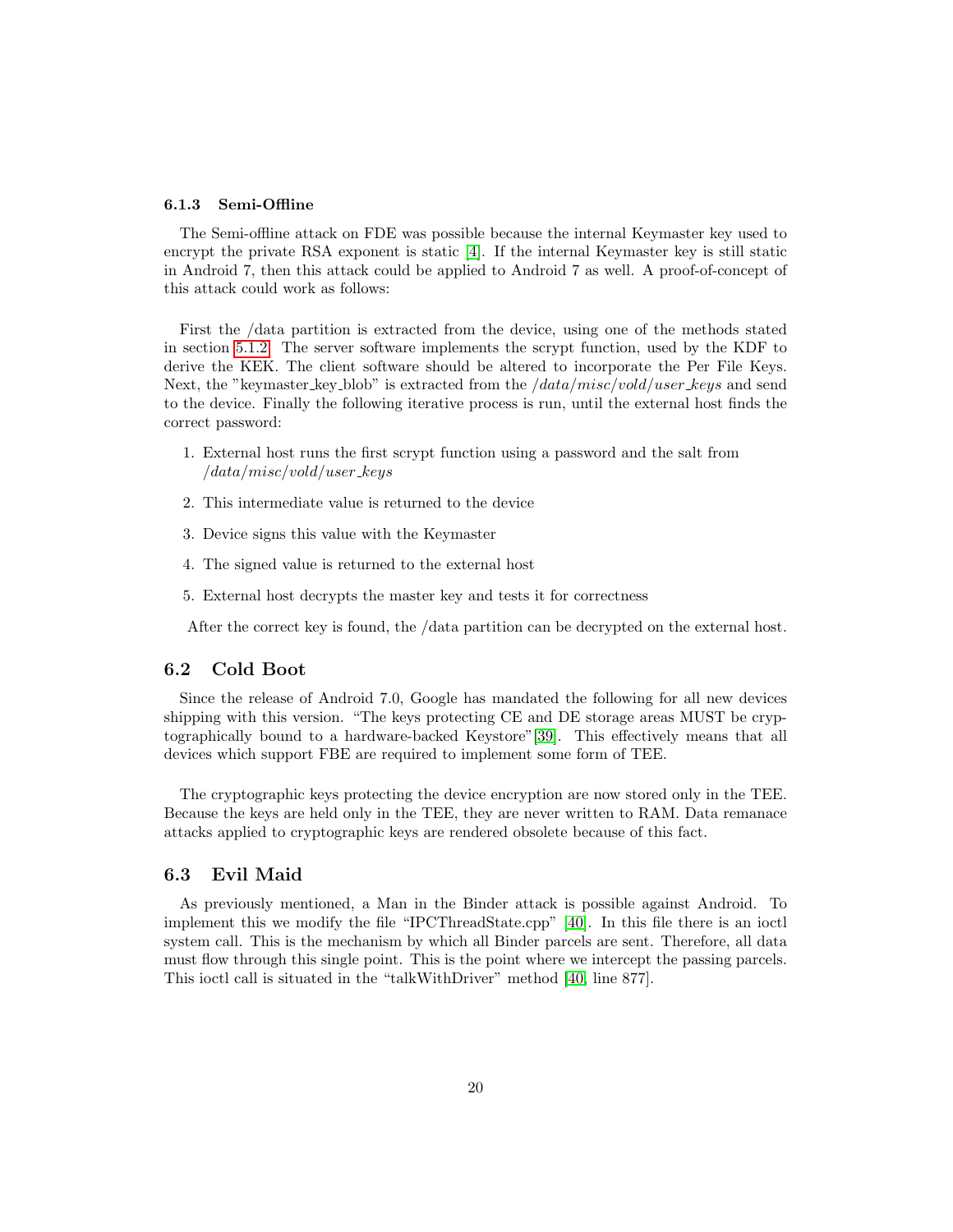

Figure 3: Ioctl Bottleneck

We wrote a hooked version of this function that will allow the ioctl function to be called normally. When the response has been made however, some of the data is intercepted. This hooked function can be seen in [Listing 3.](#page-21-0)

Listing 3: IPCThreadState.cpp

```
int evil_ioctl (int fd, int op_type, binder_write_read* bwr)
2 \mid 13 int res = ioctl(fd, op_type, bwr);
4 evil_reply_manipulation (bwr);
5 return res;
6 }
```
Binder calls usually follow a request response pattern. As shown [Listing 3](#page-21-0) the "bwr" data structure contains two buffers. One which points to the request ("command" in Binder terminology). Another which points to the response ("reply" in Binder terminology). These buffers point to two things sequentially: a transaction tag, and a "binder transaction data" structure. The transaction tag is used to indicate the type of communication that is being done. It makes it possible to limit the number of communications we need to take action on. The binder transaction data contains a number of fields. For our purposes the most important fields are the "code" and "data.ptr.buffer" fields. Code denotes the function that will be called by the receiver of the Binder transaction. data.ptr.buffer is in fact a Binder parcel object. It contains the data that will be needed for the transaction. The definitions of the mentioned structures can be found in  $[41]$ <sup>[4](#page-21-1)</sup>.

We are applying this attack to implement a keylogger. Therefore, we are only interested in transaction tags that have the value "BR TRANSACTION". This is the value that is used when an application is receiving data from the IME application [\[9\]](#page-28-8). We then know if there's a binder transaction data structure attached that is of interest to us. Now we have a relevant binder transaction data we can further narrow our search by looking at its code member. Whenever a key is pressed on the keyboard application a callback to the interface "IInputContext" is triggered.[\[9\]](#page-28-8). This interface sends data up to the "InputContext" class,

<span id="page-21-1"></span><sup>&</sup>lt;sup>4</sup>The structure labelled "interface descriptor" in the figure is only one portion of the parcel.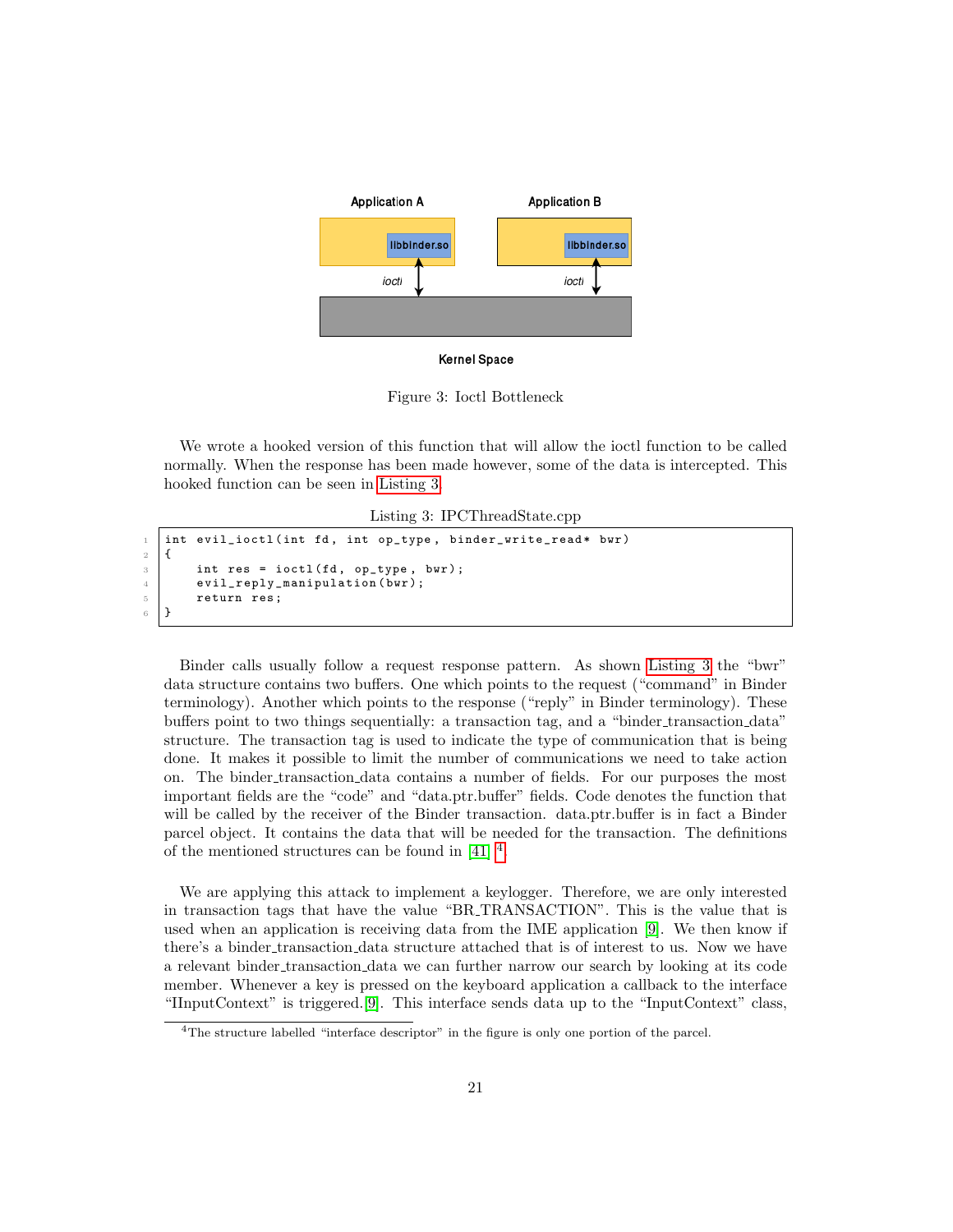

Figure 4: Overview of Binder Data Structures [\[42\]](#page-31-4)

which is responsible for handling received keyboard input. Through searching the source tree we find that the only file containing a definition of IInputContext is an Android Interface Definition Language (AIDL) file [\[43\]](#page-31-5). AIDL is an Android specific language that defines a standard interface that processes use for IPC. If we look in the necessary AIDL file [\[44\]](#page-31-6) we can see that the 7th function defined is "setComposingText". When an AIDL file is used for compilation, each function is generated in the order that it appears in this file. The function numbering begins at one. The code field in a binder transaction data structure refers to this.

Now we know the transaction tag we are interested in, we can only take action on these transactions. Within a binder transaction data structure we know the function code that is associated with a function that is used to send text via Binder. The data.ptr.buffer member within the same transaction data is actually a pointer to a Binder parcel. This parcel contains the name of the interface that it is being sent to along with the actual text data being sent. It is clear how Binder can be used as a keylogger from this description. After the text data has been intercepted it can be written to an unencrypted area of the device. This process can also begin the creation of a new background thread. This background thread could send the textual data to a remote network location.

Due to time constraints we were unable to implement the last part portion of the attack where the internals of the parcel are parsed. We were able to get to the point where we were reliably intercepting the transaction data. We created logging statements that were printing information about the transaction to ADB logcat. This has been shown to be a successful attack before. Furthermore we could not find any evidence that Binder has had any major overhauls in recent Android releases. So, we are reasonably confident that it still works.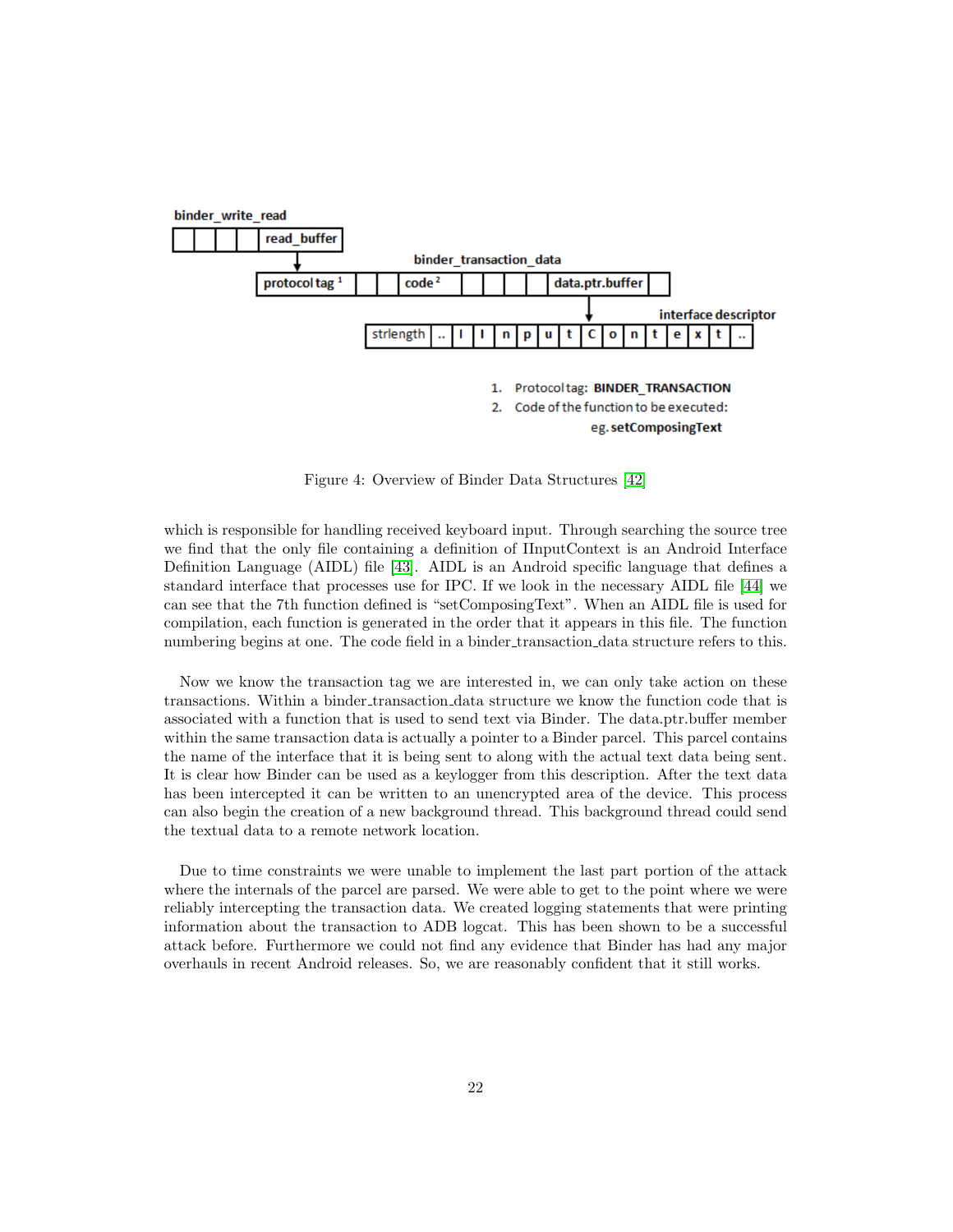#### <span id="page-23-0"></span>6.4 Fingerprint bypass

As shown in [Figure 5,](#page-23-1) the fingerprint authentication mechanism consists of multiple components. The TEE is used for the key management and stores fingerprint data. On top of the TEE is the Fingerprint HAL. This is a vendor specific interface to the hardware. HAL is communicating with the "fingerprintd" component in the Android OS. Fingerprintd makes the calls for fingerprint enrolment, removal, and authentication. Fingerprintd communicates via Binder with "FingerprintService". This component ensures that third-party applications are not able to distinguish individual fingerprints. FingerprintService communicates via Binder with "FingerprintManager API". This is the component used by application developers to use fingerprint authentication.

FingerprintService performs a check on the fingerprint ID received from fingerprintd. If the received ID is not '0', the FingerprintService sends a message to the FingerprintManager instance indicating that the authentication succeeded. The application implementing FingerprintManager performs an action based on this message. E.g. the Android LockScreen will unlock.



<span id="page-23-1"></span>Figure 5: Fingerprint Authentication Method [\[45\]](#page-31-7)

We modified the "hal\_notify\_callback" method in  $FingerprintDaemonProxy.cpp$ [\[46,](#page-31-8) line 70]. As shown in [Listing 4,](#page-23-2) the fingerprint ID returned is modified to return an arbitrary non-zero value. We build the modified version and replace the legitimate binary with the modified one. The fingerprintd binary on the phone is located at system/bin/fingerprintd.

Listing 4: FingerprintDaemonProxy.cpp

```
callback -> on Authenticated (device,
2 // msg->data.authenticated.finger.fid,
3 0x1a4, // non-zero id
             msg->data.authenticated.finger.gid);
```
Due to this change, the device will accept any fingerprint. In order to carry out this attack, root access is required. Without root access it is not possible to change files at the system partition.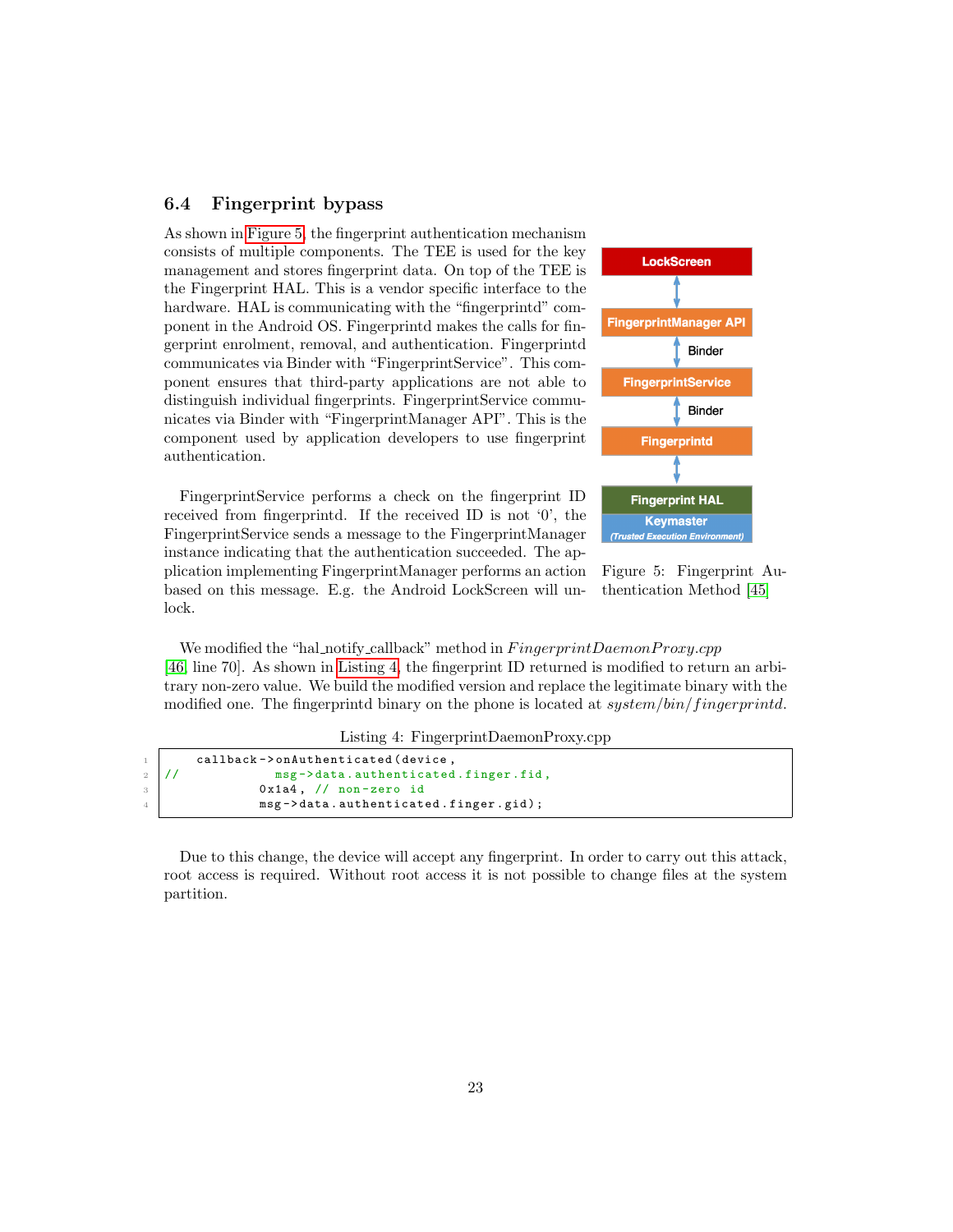## <span id="page-24-0"></span>7 Discussion

Three out of six attacks appear feasible for Android 7; Semi-Offline Brute Force Attack, Evil Maid Attack, and Fingerprint Authentication Attack. The Online Brute Force Attack may be possible if gatekeeper can be subverted. Important to state is that these attacks will not work for all devices, pre-conditions need to be met in order for the attack to work. The pre-conditions needed for the Semi-Offline attack is physical access to the device for as long as the attack takes, and a means to image a partition. For the Evil Maid Attack and the Fingerprint Authentication Attack the pre-conditions are a rooted device and physical access for as long as it takes to replace the binary.

The Evil Maid Attack and Fingerprint Authentication Attack require the subversion of the libbinder.so library and the fingerprintd binary respectively. Replacing a system binary on an Android device has a few consequences. Android 4.4 and later supports verified boot through the device-mapper-verity (dm-verity) kernel feature [\[47\]](#page-31-9). dm-verity provides transparent integrity checking of block devices. For every block, Android stores a SHA256 hash. dmverity helps Android users be sure when booting a device it is in the same state as when it was last used. When a binary is changed or replaced by another in the /system partition, dm-verity will display a warning to the user during booting. This warning message will disappear after five seconds and after this message the device boots like normal. If the user has a unlocked bootloader, dm-verity displays a different warning. Instead a warning will display during booting that the bootloader is unlocked. This makes a changed binary harder to notice for the user.

In this paper we focused exclusively on stock Android. This means that any of the previous results will hold for devices running stock Android. OEMs often apply customisations to the Android software that is shipped with their devices. These customisations are usually cosmetic and do not effect the core Android components. If OEMs do make modifications to the underlying Android components then these attacks may be rendered obsolete.

Finally, we only described a subset of the attacks that have been shown to work against Android FDE. The list of attacks we chose is by no means exhaustive. There are also other attacks that have been shown to be effective against Android authentication. Included in these attacks are the "smudge attack" from 2010 [\[48\]](#page-31-10). Video-based side-channel attacks. The more recent video-based side-channel attack demonstrated that it is possible to reliably infer the pattern used on a lockscreen [\[49\]](#page-31-11). This attack only requires a mobile phone camera, filming the target at 2 meter distance. The video did not need to capture any content displayed on the screen. The pattern is deduced only from the movement of the fingertip.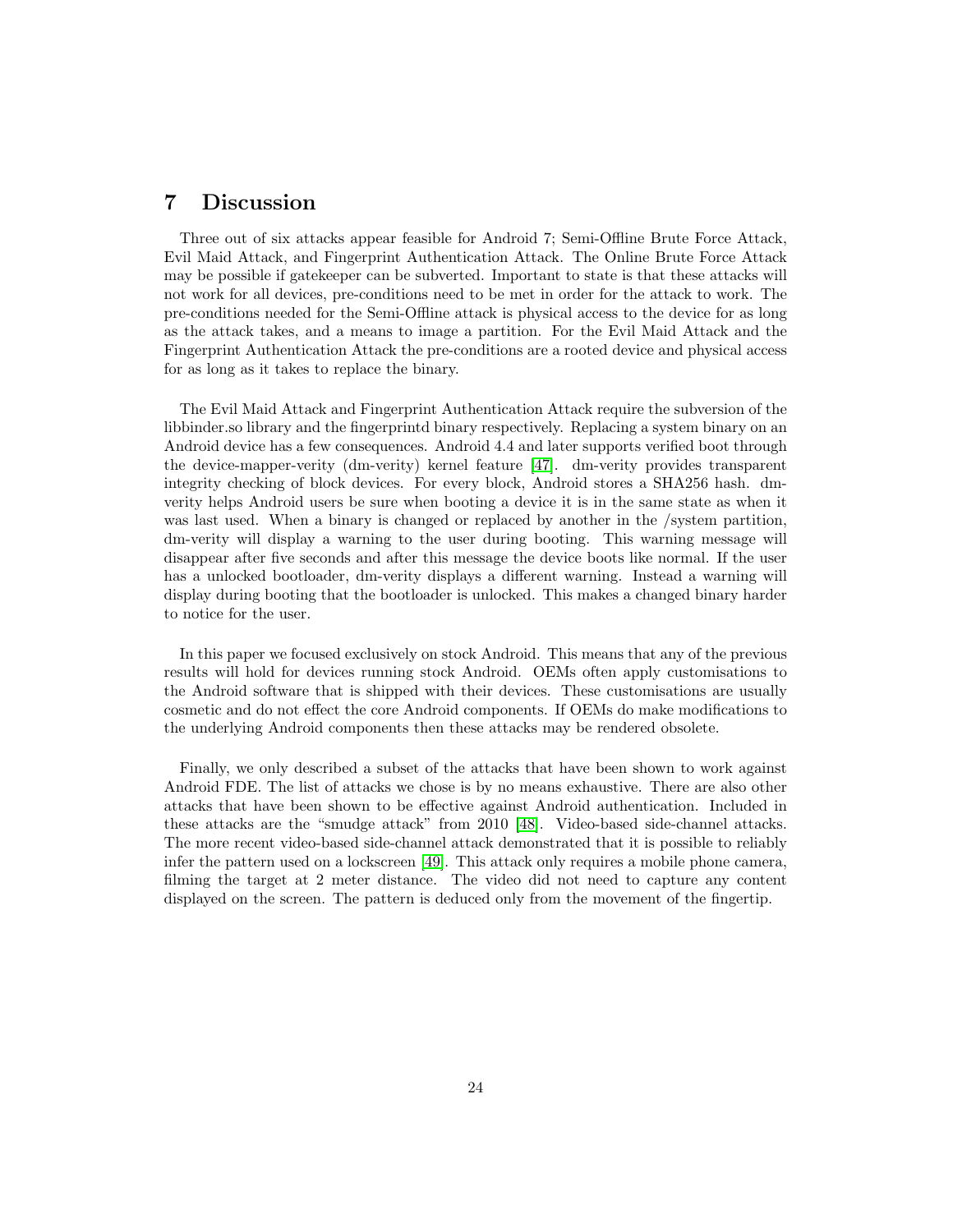### <span id="page-25-0"></span>7.1 AOSP recommendations

In the Evil Maid Attack we replaced the fingerprintd binary which is on the system partition. On a device with a locked bootloader, this triggers a warning message from dm-verity. The warning is that the device integrity cannot be guaranteed. This occurs because the system partition has been modified. The warning message disappears after five seconds without requiring user interaction. We recommend to extend dm-verity with the requirement of user input before proceeding. This removes the possibility that a user can accidentally miss the warning.

Binder parcels integrity is not guaranteed. The data transferred between an application and the Binder driver is in plain text This enables us to manipulate the Binder communication, and subvert the fingerprint authentication. We recommend that binder parcels are protected. Yadu Kaladharan et. al propose a method for doing this using encryption [\[42\]](#page-31-4). This method introduces some overhead as the sending and receiving processes must encrypt/decrypt parcels on the fly. Due to the power of modern smartphone hardware this overhead is not prohibitive. We believe that this performance impact is worth it for the security gain.

This Evil Maid attack is possible because only the /data partition of the device is encrypted. We recommend to encrypt more of the device, For example the /system partition. This will reduce the unencrypted attack surface. Encrypting a much larger quantity of the device is standard practice for PC FDE. If the system partition is encrypted in a manner similar to the DE area of the data partition the critical system components of the phone will bee protected at rest. Although encrypting more of the device, will not entirely prevent this attack it will be harder to execute [\[35\]](#page-30-9).

#### <span id="page-25-1"></span>7.2 End-user recommendations

By default, the system partition of an Android device is mounted as read-only. Root privileges are required to remount it as read-write. This is one way of exposing the device to the possibility of having malicious binaries pushed to it. To prevent modification of the system partition while the device is powered on the user can make sure that root access is disabled. This also prevents the user from removing any of the preloaded system applications which they may consider junk. There is a trade-off to be considered here. From a purely security perspective root access should be disabled.

Users of Android devices are able to flash custom recovery menus. This enables them to update their device software manually instead of waiting for the manufacturer. They are also able to replace the shipped Android version with a different one of their preference. Custom recovery menus allow updates to be flashed that are signed by the publicly known Android debug key. Android devices generally come with a quite restrictive recovery menu. The default recovery menus will usually only update the phone using a package that has been signed by the manufacturer. These recovery menus also do not usually allow ADB access. From a security standpoint having a restrictive recovery menu is a good thing. This means we cannot have shell access to a phone in recovery mode, making it much harder to read or write files on the device. It is also not possible to flash malicious updates.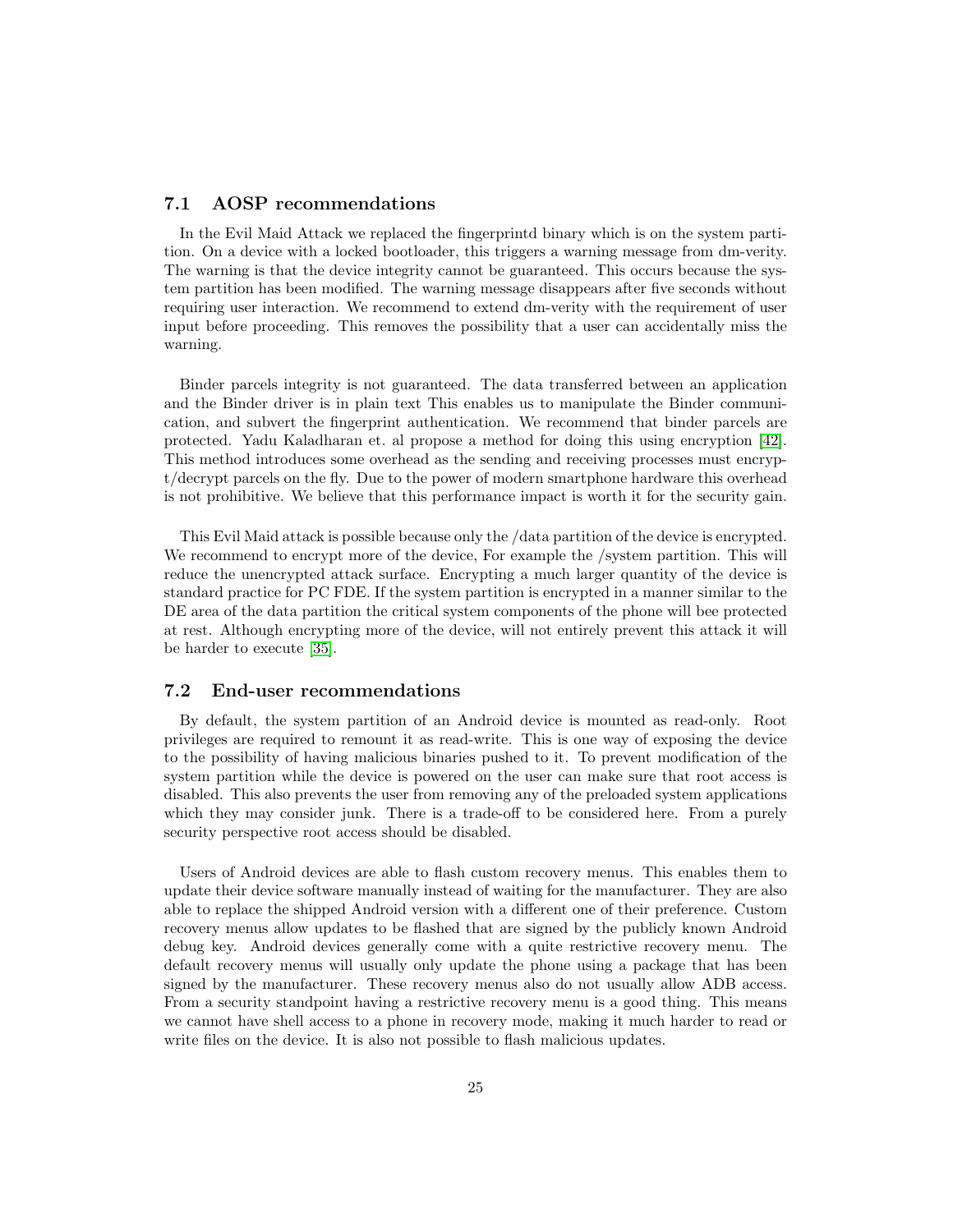Having an unlocked bootloader is another mechanism by which a user can modify the software on their phone. Users often do this to install a custom recovery menu. The initial unlocking of the bootloader will trigger the whole device to be wiped for security reasons. Usually the bootloader can be relocked without any loss of data. It is our recommendation that if a user has a phone configuration they are happy with, the device bootloader should be relocked.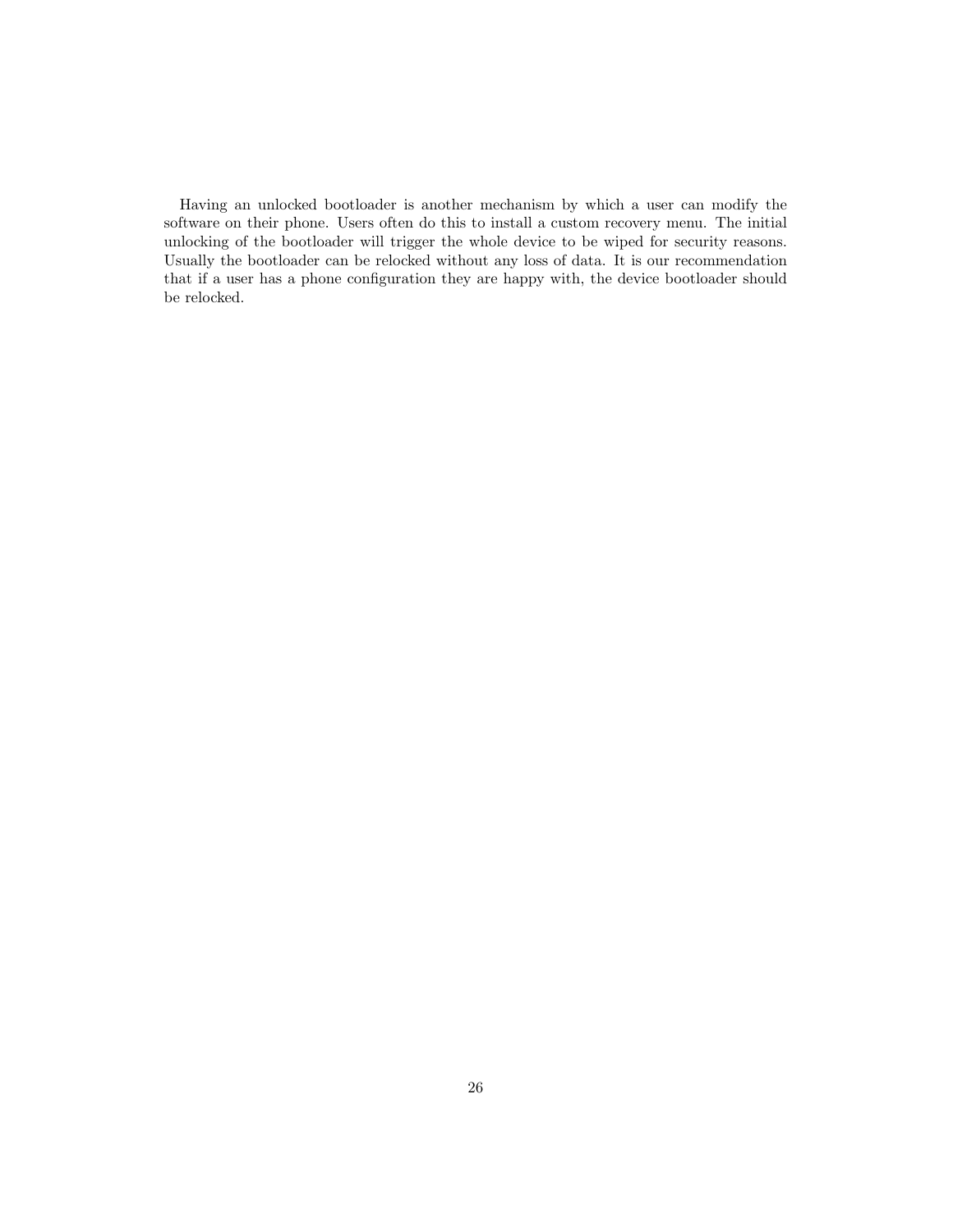## <span id="page-27-0"></span>8 Conclusion

In this paper we described the current attack scenario's for Android FDE. Brute Force attacks, Cold Boot attacks, Evil Maid attacks, and Fingerprint Authentication attacks were researched. We have shown that FBE is susceptible to many of the same attacks that FDE was. Three out of six attacks appear feasible for Android 7; Semi-Offline Brute Force Attack, Evil Maid Attack, and Fingerprint Authentication Attack. The Online Brute Force Attack is possible if the gatekeeper module can be subverted.

## <span id="page-27-1"></span>9 Future Work

In this paper we provided a first step into explaining the inner workings of Android FBE. However, some parts of FBE remain unclear. First, we provided an overview of the key storage in FBE. But is is still unclear if the "keymaster key blob" is used the same way as with FDE. We assume that this is the encrypted RSA key that is passed to the Keymaster. during the KDF. Further research should provide more clarity about the exact working of the key storage method.

Next, we provided an theoretical attack that can be used to implement the semi-offline attack against FBE. This attack relies on the private RSA exponent to be static. In Qualcomm chips this is the case, but it is unclear if other vendors have the same issue. We reason that if the private RSA exponent in the TEE is static then this attack is also feasible against FBE. A proof-of-concept should be made in order to test our theoretical attack.

Finally, we made a proof-of-concept for the Evil Maid attack. We were able to monitor and store Binder communication. But we were not able to extract the Parcels sent via Binder. Further research should provide a way to extract the Parcels in order to effectively use this attack in practice.

We have noted in [section 4.2](#page-10-1) that there is an encrypted version of the master key stored on the filesystem. It remains unclear to us how precisely this key is used. 512 bits of key material are needed for XEX-based tweaked-codebook mode with CTS (XTS) mode encryption, only 256 bits are needed for CBC with CTS. Is this file used for both keys or, in part, for both? With an AEAD encryption mode we would expect to see some inflation of ciphertext. This file is larger than the 512 bits needed for GCM. Further research should clarify this point.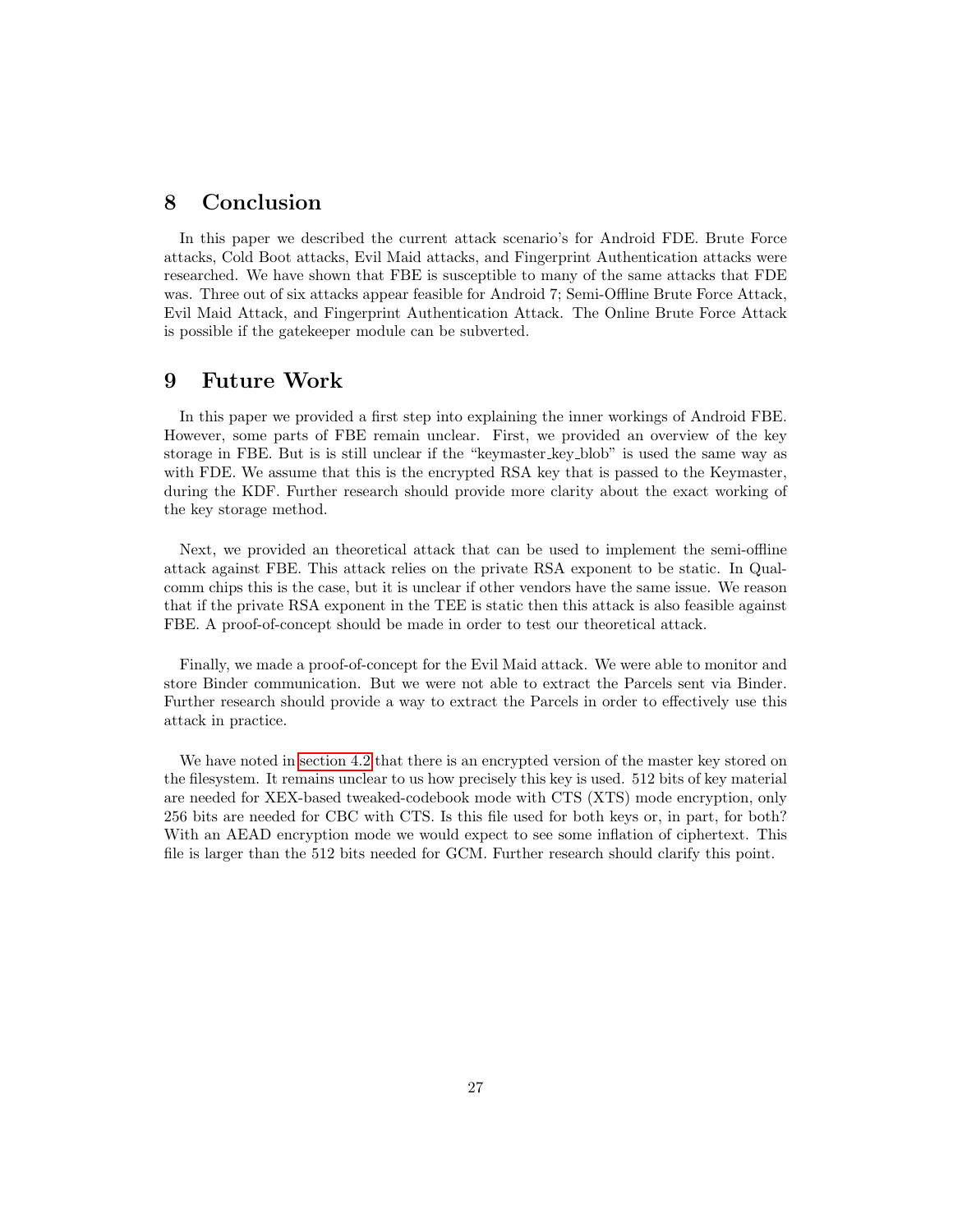## References

- <span id="page-28-0"></span>[1] Johannes Götzfried and Tilo Müller. Analysing android's full disk encryption feature.  $J\sigma WUA$ , 5(1):84-100, 2014. <http://isyou.info/jowua/papers/jowua-v5n1-4.pdf>.
- <span id="page-28-1"></span>[2] Google Inc. File Based Encryption — Android Open Source Project. [https://source.](https://source.android.com/security/encryption/file-based.html) [android.com/security/encryption/file-based.html](https://source.android.com/security/encryption/file-based.html), November 2016. retrieved on: 09-01-2017.
- <span id="page-28-2"></span>[3] Google Inc. Android 7.0 Nougat. [https://blog.google/products/android/](https://blog.google/products/android/android-70-nougat-more-powerful-os-made/) [android-70-nougat-more-powerful-os-made/](https://blog.google/products/android/android-70-nougat-more-powerful-os-made/), August 2016. retrieved on: 10-01- 2017.
- <span id="page-28-3"></span>[4] Oliver Kunz. Android full-disk encryption: a security assessment. [https:](https://www.royalholloway.ac.uk/isg/documents/pdf/technicalreports/2016/rhul-isg-2016-8-oliver-kunz.pdf) [//www.royalholloway.ac.uk/isg/documents/pdf/technicalreports/2016/](https://www.royalholloway.ac.uk/isg/documents/pdf/technicalreports/2016/rhul-isg-2016-8-oliver-kunz.pdf) [rhul-isg-2016-8-oliver-kunz.pdf](https://www.royalholloway.ac.uk/isg/documents/pdf/technicalreports/2016/rhul-isg-2016-8-oliver-kunz.pdf), April 2016. retrieved on: 10-01-2017.
- <span id="page-28-4"></span>[5] Tilo Müller and Michael Spreitzenbarth. Frost. [http://citeseerx.ist.psu.edu/](http://citeseerx.ist.psu.edu/viewdoc/download?doi=10.1.1.466.5756&rep=rep1&type=pdf) [viewdoc/download?doi=10.1.1.466.5756&rep=rep1&type=pdf](http://citeseerx.ist.psu.edu/viewdoc/download?doi=10.1.1.466.5756&rep=rep1&type=pdf), 2013. retrieved on: 13-01-2017.
- <span id="page-28-5"></span>[6] Gal Beniamini. Extracting Qualcomm's KeyMaster Keys - Breaking Android Full Disk Encryption. [https://bits-please.blogspot.nl/2016/06/](https://bits-please.blogspot.nl/2016/06/extracting-qualcomms-keymaster-keys.html) [extracting-qualcomms-keymaster-keys.html](https://bits-please.blogspot.nl/2016/06/extracting-qualcomms-keymaster-keys.html), June 2016. retrieved on: 12-01- 2017.
- <span id="page-28-6"></span>[7] Joanna Rutkowska. The Invisible Things Lab's blog: Why do I miss Microsoft BitLocker? [https://theinvisiblethings.blogspot.nl/2009/01/](https://theinvisiblethings.blogspot.nl/2009/01/why-do-i-miss-microsoft-biotlocker.html) [why-do-i-miss-microsoft-biotlocker.html](https://theinvisiblethings.blogspot.nl/2009/01/why-do-i-miss-microsoft-biotlocker.html), January 2009. retrieved on: 13-01- 2017.
- <span id="page-28-7"></span>[8] Daniel DeFreez. Android privacy through encryption. PhD thesis, Master's thesis, Southern Oregon University, 2012. <http://defreez.com/articles/thesis.pdf>.
- <span id="page-28-8"></span>[9] Nitay Artenstein and Idan Revivo. Man in the binder: He who controls ipc, controls the droid. [http://docs.huihoo.com/blackhat/europe-2014/](http://docs.huihoo.com/blackhat/europe-2014/eu-14-Artenstein-Man-In-The-Binder-He-Who-Controls-IPC-Controls-The-Droid-wp.pdf) [eu-14-Artenstein-Man-In-The-Binder-He-Who-Controls-IPC-Controls-The-Droi](http://docs.huihoo.com/blackhat/europe-2014/eu-14-Artenstein-Man-In-The-Binder-He-Who-Controls-IPC-Controls-The-Droid-wp.pdf)d-wp. [pdf](http://docs.huihoo.com/blackhat/europe-2014/eu-14-Artenstein-Man-In-The-Binder-He-Who-Controls-IPC-Controls-The-Droid-wp.pdf), 2014. retrieved on: 13-01-2017.
- <span id="page-28-9"></span>[10] Thom Does and Mike Maarse. Subverting Android 6.0 fingerprint authentication. <https://homepages.staff.os3.nl/~delaat/rp/2015-2016/p30/report.pdf>, February 2016. retrieved on: 12-01-2017.
- <span id="page-28-10"></span>[11] Google Inc. Codenames, Tags, and Build Numbers AOSP. [https://source.android.](https://source.android.com/source/build-numbers.html) [com/source/build-numbers.html](https://source.android.com/source/build-numbers.html), January 2017. retrieved on: 31-01-2017.
- <span id="page-28-11"></span>[12] The Android Open Source Project. android-7.1.1 r11 github repository. [https:](https://android.googlesource.com/platform/manifest/+/refs/heads/android-7.1.1_r11) [//android.googlesource.com/platform/manifest/+/refs/heads/android-7.1.1\\_](https://android.googlesource.com/platform/manifest/+/refs/heads/android-7.1.1_r11) [r11](https://android.googlesource.com/platform/manifest/+/refs/heads/android-7.1.1_r11), January 2017. retrieved on: 31-01-2017.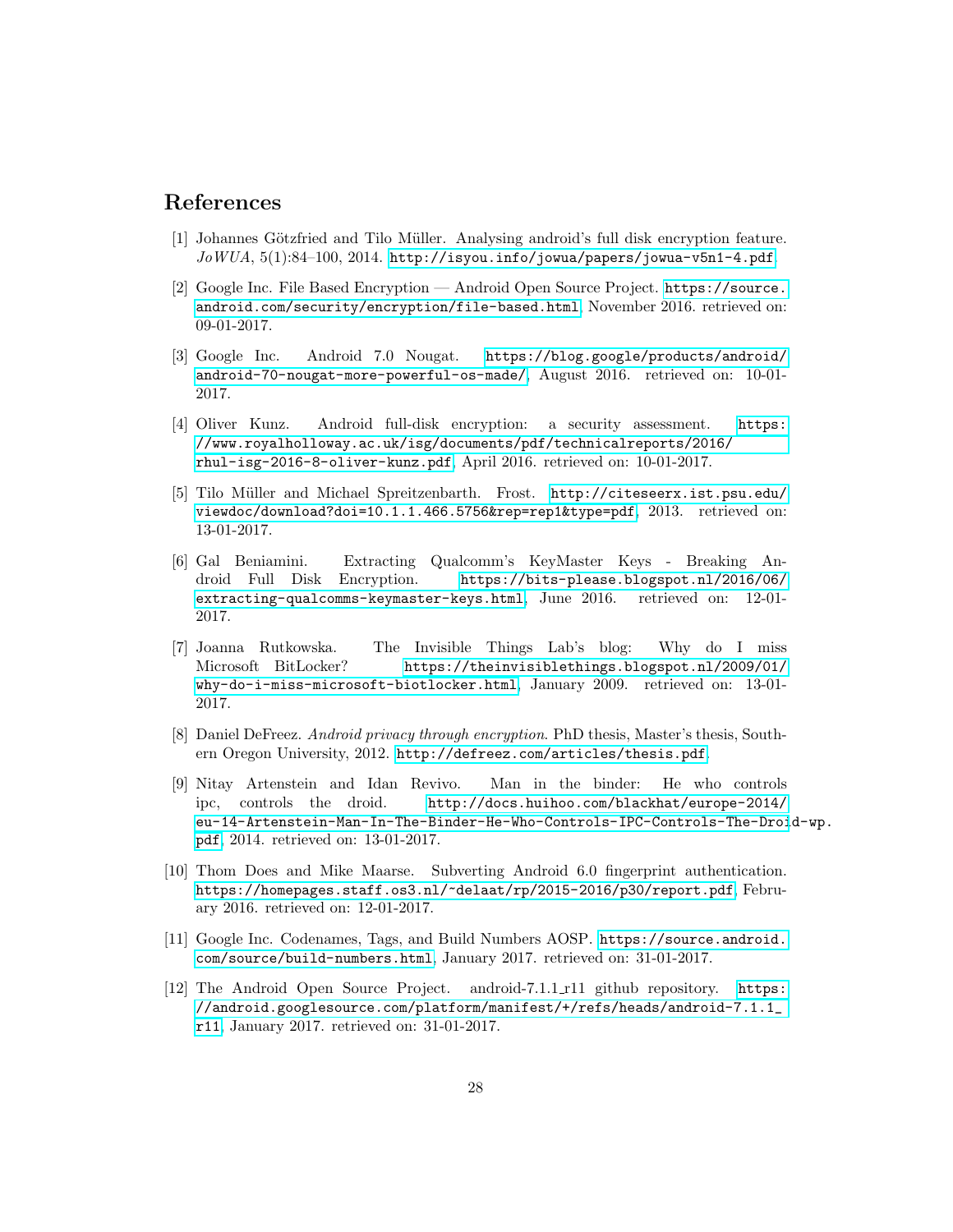- <span id="page-29-0"></span>[13] Google Inc. Building Android Open Source Project. [https://source.android.com/](https://source.android.com/source/building.html) [source/building.html](https://source.android.com/source/building.html), August 2016. retrieved on: 31-01-2017.
- <span id="page-29-1"></span>[14] The Android Open Source Project. cryptfs.c. [https://android.googlesource.com/](https://android.googlesource.com/platform/system/vold/+/android-7.1.1_r11/cryptfs.c) [platform/system/vold/+/android-7.1.1\\_r11/cryptfs.c](https://android.googlesource.com/platform/system/vold/+/android-7.1.1_r11/cryptfs.c), December 2016. retrieved on: 13-01-2017.
- <span id="page-29-2"></span>[15] Nikolay Elenkov. Android explorations: Keystore redesign in android m. [https:](https://nelenkov.blogspot.nl/2015/06/keystore-redesign-in-android-m.html?m=1) [//nelenkov.blogspot.nl/2015/06/keystore-redesign-in-android-m.html?m=1](https://nelenkov.blogspot.nl/2015/06/keystore-redesign-in-android-m.html?m=1), June 2016. retrieved on: 10-02-2017.
- <span id="page-29-3"></span>[16] Google Inc. Gatekeeper android open source project. [https://source.android.com/](https://source.android.com/security/authentication/gatekeeper.html) [security/authentication/gatekeeper.html](https://source.android.com/security/authentication/gatekeeper.html), August 2016. retrieved on: 10-02-2017.
- <span id="page-29-4"></span>[17] The Android Open Source Project. Ext4Crypt.cpp. [https://android.googlesource.](https://android.googlesource.com/platform/system/vold/+/android-7.1.1_r11/Ext4Crypt.cpp) [com/platform/system/vold/+/android-7.1.1\\_r11/Ext4Crypt.cpp](https://android.googlesource.com/platform/system/vold/+/android-7.1.1_r11/Ext4Crypt.cpp), December 2016. retrieved on: 01-02-2017.
- <span id="page-29-5"></span>[18] The Android Open Source Project. Utils.cpp. [https://android.googlesource.com/](https://android.googlesource.com/platform/system/vold/+/android-7.1.1_r11/Utils.cpp) [platform/system/vold/+/android-7.1.1\\_r11/Utils.cpp](https://android.googlesource.com/platform/system/vold/+/android-7.1.1_r11/Utils.cpp), December 2016. retrieved on: 01-02-2017.
- <span id="page-29-6"></span>[19] Guillaume Delugr´e. A glimpse of ext4 filesystem-level encryption. [http://blog.](http://blog.quarkslab.com/a-glimpse-of-ext4-filesystem-level-encryption.html) [quarkslab.com/a-glimpse-of-ext4-filesystem-level-encryption.html](http://blog.quarkslab.com/a-glimpse-of-ext4-filesystem-level-encryption.html), August 2015. retrieved on: 05-02-2017.
- <span id="page-29-7"></span>[20] M. Tim Jones. Anatomy of the linux file system. [https://web.archive.org/](https://web.archive.org/web/20150505112327/http://www.ibm.com/developerworks/linux/library/l-linux-filesystem/) [web/20150505112327/http://www.ibm.com/developerworks/linux/library/](https://web.archive.org/web/20150505112327/http://www.ibm.com/developerworks/linux/library/l-linux-filesystem/) [l-linux-filesystem/](https://web.archive.org/web/20150505112327/http://www.ibm.com/developerworks/linux/library/l-linux-filesystem/), October 2007. retrieved on: 10-02-2017.
- <span id="page-29-8"></span>[21] The Android Open Source Project. crypto fname.c. [https://android.googlesource.](https://android.googlesource.com/kernel/msm/+/android-7.1.1_r0.20/fs/ext4/crypto_fname.c) [com/kernel/msm/+/android-7.1.1\\_r0.20/fs/ext4/crypto\\_fname.c](https://android.googlesource.com/kernel/msm/+/android-7.1.1_r0.20/fs/ext4/crypto_fname.c), November 2016. retrieved on: 01-02-2017.
- <span id="page-29-9"></span>[22] The Android Open Source Project. ScryptParameters.cpp. [https:](https://android.googlesource.com/platform/system/vold/+/android-7.1.1_r11/ScryptParameters.cpp) [//android.googlesource.com/platform/system/vold/+/android-7.1.1\\_r11/](https://android.googlesource.com/platform/system/vold/+/android-7.1.1_r11/ScryptParameters.cpp) [ScryptParameters.cpp](https://android.googlesource.com/platform/system/vold/+/android-7.1.1_r11/ScryptParameters.cpp), December 2016. retrieved on: 01-02-2017.
- <span id="page-29-10"></span>[23] The Android Open Source Project. Utils.cpp. [https://android.googlesource.com/](https://android.googlesource.com/platform/system/vold/+/android-7.1.1_r11/KeyStorage.cpp) [platform/system/vold/+/android-7.1.1\\_r11/KeyStorage.cpp](https://android.googlesource.com/platform/system/vold/+/android-7.1.1_r11/KeyStorage.cpp), December 2016. retrieved on: 01-02-2017.
- <span id="page-29-11"></span>[24] The Android Open Source Project. gatekeeper.cpp. [https://android.googlesource.](https://android.googlesource.com/platform/system/gatekeeper/+/marshmallow-release/gatekeeper.cpp) [com/platform/system/gatekeeper/+/marshmallow-release/gatekeeper.cpp](https://android.googlesource.com/platform/system/gatekeeper/+/marshmallow-release/gatekeeper.cpp), June 2015. retrieved on: 08-02-2017.
- <span id="page-29-12"></span>[25] J. Engler and P. Vines. Electromechanical PIN Cracking Implementation and Practicality. [https://www.defcon.org/images/defcon-21/dc-21-presentations/](https://www.defcon.org/images/defcon-21/dc-21-presentations/Engler-Vines/DEFCON-21-Engler-Vines-Electromechanical-PIN-Cracking-WP.pdf) [Engler-Vines/DEFCON-21-Engler-Vines-Electromechanical-PIN-Cracking-WP.](https://www.defcon.org/images/defcon-21/dc-21-presentations/Engler-Vines/DEFCON-21-Engler-Vines-Electromechanical-PIN-Cracking-WP.pdf) [pdf](https://www.defcon.org/images/defcon-21/dc-21-presentations/Engler-Vines/DEFCON-21-Engler-Vines-Electromechanical-PIN-Cracking-WP.pdf), July 2013. retrieved on: 27-01-2017.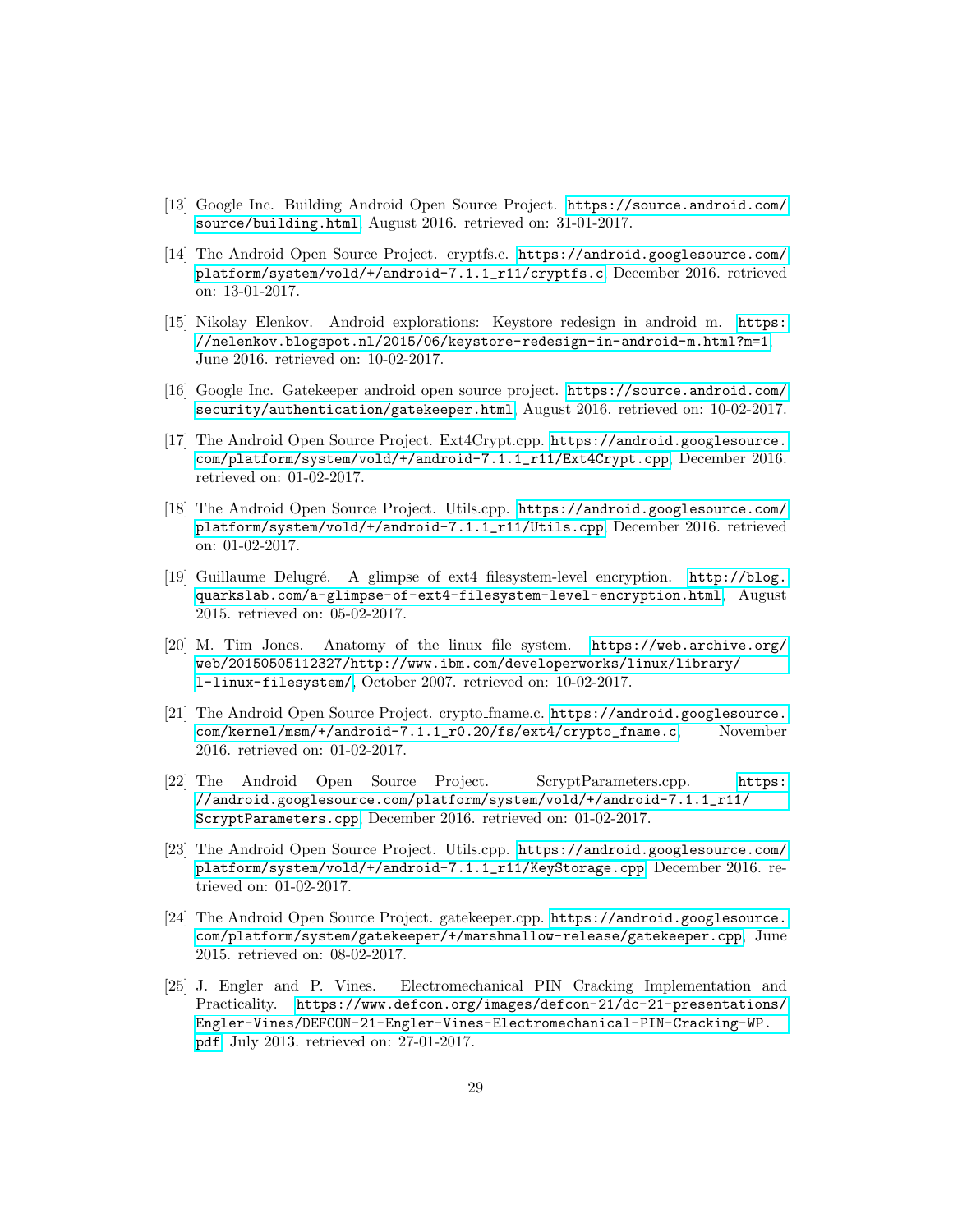- <span id="page-30-0"></span>[26] Thomas Cannon. Into the droid - gaining access to android user data. [https://www.defcon.org/images/defcon-20/dc-20-presentations/Cannon/](https://www.defcon.org/images/defcon-20/dc-20-presentations/Cannon/DEFCON-20-Cannon-Into-The-Droid.pdf) [DEFCON-20-Cannon-Into-The-Droid.pdf](https://www.defcon.org/images/defcon-20/dc-20-presentations/Cannon/DEFCON-20-Cannon-Into-The-Droid.pdf), July 2012. retrieved on: 08-02-2017.
- <span id="page-30-1"></span>[27] N. Elenkov T. Cannon, S. Bradford and O. Kunz. bruteforce-stdcrypto.py. Python Script. <https://github.com/mlet/Santoku-Linux>, June 2015. retrieved on: 27-01- 2017.
- <span id="page-30-2"></span>[28] Catalin Cimpanu. QuadRooter Android Security Bugs Affect over 900 Million Devices. [http://news.softpedia.com/news/](http://news.softpedia.com/news/quadrooter-android-security-bugs-affect-over-900-million-devices-507052.shtml) [quadrooter-android-security-bugs-affect-over-900-million-devices-507052.](http://news.softpedia.com/news/quadrooter-android-security-bugs-affect-over-900-million-devices-507052.shtml) [shtml](http://news.softpedia.com/news/quadrooter-android-security-bugs-affect-over-900-million-devices-507052.shtml), August 2016. retrieved on: 31-01-2017.
- <span id="page-30-3"></span>[29] The Android Open Source Project. keymaster\_qcom.h. [https://android.](https://android.googlesource.com/platform/hardware/qcom/keymaster/+/android-7.1.1_r11/keymaster_qcom.h) [googlesource.com/platform/hardware/qcom/keymaster/+/android-7.1.1\\_r11/](https://android.googlesource.com/platform/hardware/qcom/keymaster/+/android-7.1.1_r11/keymaster_qcom.h) [keymaster\\_qcom.h](https://android.googlesource.com/platform/hardware/qcom/keymaster/+/android-7.1.1_r11/keymaster_qcom.h), December 2016. retrieved on: 31-01-2017.
- <span id="page-30-4"></span>[30] O. Kunz. BSides Lisbon 2016 - Semi-Offline Attack on the Android Full-Disk Encryption. [url:https://www.youtube.com/watch?v=QpCWS5dM7eY](url: https://www.youtube.com/watch?v=QpCWS5dM7eY), November 2016. retrieved on: 27-01-2017.
- <span id="page-30-5"></span>[31] Peter Gutmann. Data remanence in semiconductor devices. In Proceedings of the 10th conference on USENIX Security Symposium-Volume 10, page 4. USENIX Association, 2001.
- <span id="page-30-6"></span>[32] JA Haldermany, SD Schoenz, N Heningery, W Clarksony, W Paulx, JA Calandrinoy, AJ Feldmany, J Appelbaum, and EW Felten. Lest we remember: Cold boot attacks on encryption keys, 2008. [http://citpsite.s3-website-us-east-1.amazonaws.com/](http://citpsite.s3-website-us-east-1.amazonaws.com/oldsite-htdocs/pub/coldboot.pdf) [oldsite-htdocs/pub/coldboot.pdf](http://citpsite.s3-website-us-east-1.amazonaws.com/oldsite-htdocs/pub/coldboot.pdf), February 2008. retrieved on: 27-01-2017.
- <span id="page-30-7"></span>[33] Tilo Müller, Andreas Dewald, and Felix C Freiling. Aesse: a cold-boot resistant implementation of aes. In Proceedings of the Third European Workshop on System Security, pages 42–47. ACM, 2010.
- <span id="page-30-8"></span>[34] Tilo Müller, Felix C Freiling, and Andreas Dewald. Tresor runs encryption securely outside ram. In USENIX Security Symposium, volume 17, 2011.
- <span id="page-30-9"></span>[35] Sven Türpe, Andreas Poller, Jan Steffan, Jan-Peter Stotz, and Jan Trukenmüller. Attacking the bitlocker boot process. In International Conference on Trusted Computing, pages 183–196. Springer, 2009.
- <span id="page-30-10"></span>[36] Goode Intelligence. Fingerprint Biometric Market Intelligence. [http:](http://www.goodeintelligence.com/media/report_link_files/1391518443goode_intelligence_fingerprint_biometric_market_intelligence_edition_one_december_2013.pdf) [//www.goodeintelligence.com/media/report\\_link\\_files/1391518443goode\\_](http://www.goodeintelligence.com/media/report_link_files/1391518443goode_intelligence_fingerprint_biometric_market_intelligence_edition_one_december_2013.pdf) [intelligence\\_fingerprint\\_biometric\\_market\\_intelligence\\_edition\\_one\\_](http://www.goodeintelligence.com/media/report_link_files/1391518443goode_intelligence_fingerprint_biometric_market_intelligence_edition_one_december_2013.pdf) [december\\_2013.pdf](http://www.goodeintelligence.com/media/report_link_files/1391518443goode_intelligence_fingerprint_biometric_market_intelligence_edition_one_december_2013.pdf), December 2013. retrieved on: 31-01-2017.
- <span id="page-30-11"></span>[37] Google Inc. Android 6.0 Compatibility Definition. [https://static.](https://static.googleusercontent.com/media/source.android.com/en//compatibility/6.0/android-6.0-cdd.pdf) [googleusercontent.com/media/source.android.com/en//compatibility/6.0/](https://static.googleusercontent.com/media/source.android.com/en//compatibility/6.0/android-6.0-cdd.pdf) [android-6.0-cdd.pdf](https://static.googleusercontent.com/media/source.android.com/en//compatibility/6.0/android-6.0-cdd.pdf), April 2016. retrieved on: 31-01-2017.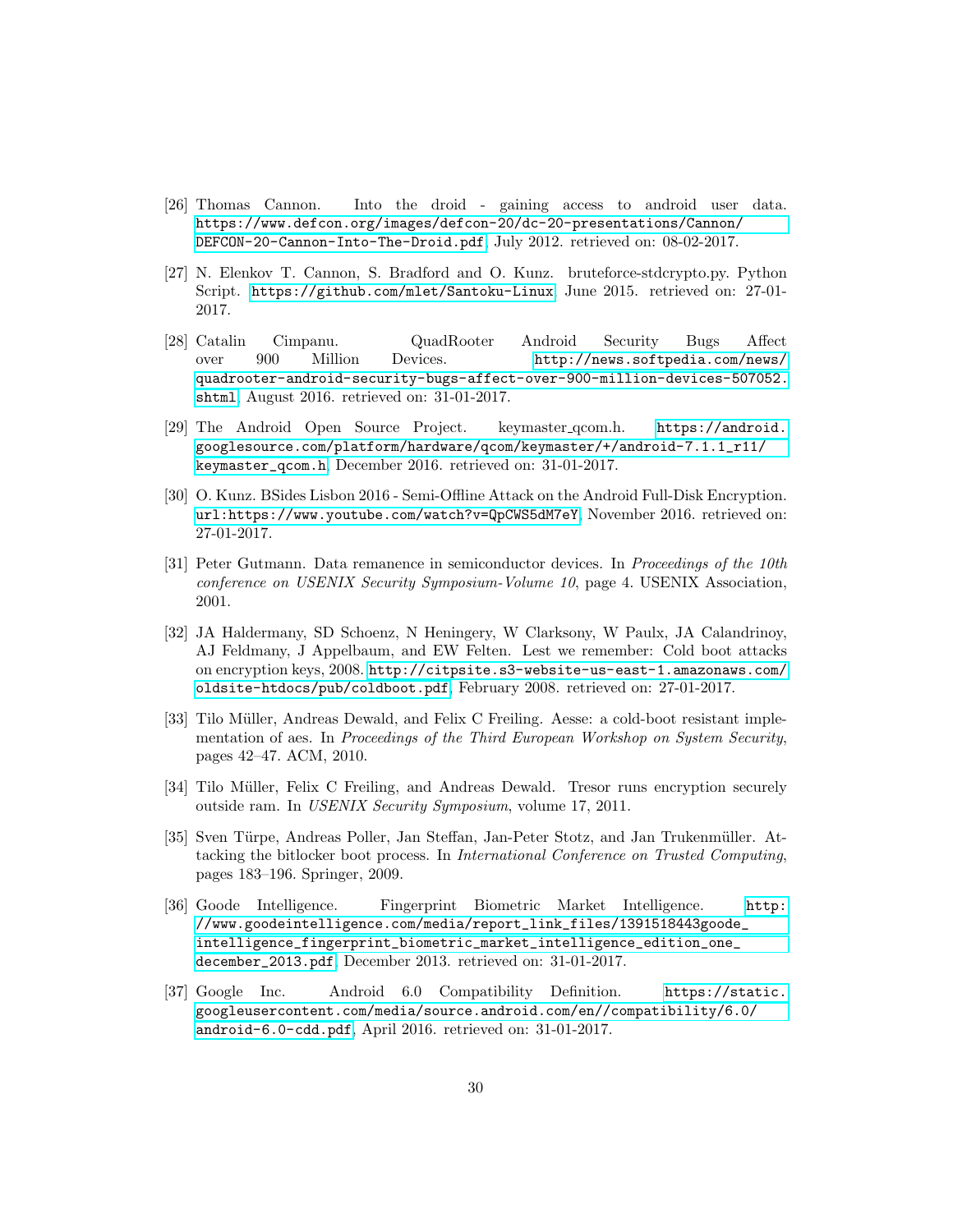- <span id="page-31-0"></span>[38] The Android Open Source Project. gatekeeper.cpp. [https://android.googlesource.](https://android.googlesource.com/platform/system/gatekeeper/+/android-7.1.1_r11/gatekeeper.cpp) [com/platform/system/gatekeeper/+/android-7.1.1\\_r11/gatekeeper.cpp](https://android.googlesource.com/platform/system/gatekeeper/+/android-7.1.1_r11/gatekeeper.cpp), December 2016. retrieved on: 31-01-2017.
- <span id="page-31-1"></span>[39] Google Inc. Android 7.0 (N) Compatibility Definition. [https://static.](https://static.googleusercontent.com/media/source.android.com/en//compatibility/7.0/android-7.0-cdd.pdf) [googleusercontent.com/media/source.android.com/en//compatibility/7.0/](https://static.googleusercontent.com/media/source.android.com/en//compatibility/7.0/android-7.0-cdd.pdf) [android-7.0-cdd.pdf](https://static.googleusercontent.com/media/source.android.com/en//compatibility/7.0/android-7.0-cdd.pdf), October 2016. retrieved on: 31-01-2017.
- <span id="page-31-2"></span>[40] The Android Open Source Project. IPCThreadState.cpp. [https://android.](https://android.googlesource.com/platform/frameworks/native/+/android-7.1.1_r11/libs/binder/IPCThreadState.cpp) [googlesource.com/platform/frameworks/native/+/android-7.1.1\\_r11/libs/](https://android.googlesource.com/platform/frameworks/native/+/android-7.1.1_r11/libs/binder/IPCThreadState.cpp) [binder/IPCThreadState.cpp](https://android.googlesource.com/platform/frameworks/native/+/android-7.1.1_r11/libs/binder/IPCThreadState.cpp), December 2016. retrieved on: 01-02-2017.
- <span id="page-31-3"></span>[41] The Android Open Source Project. binder.h. [https://android.googlesource.](https://android.googlesource.com/platform/bionic/+/android-7.1.1_r11/libc/kernel/uapi/linux/android/binder.h) [com/platform/bionic/+/android-7.1.1\\_r11/libc/kernel/uapi/linux/](https://android.googlesource.com/platform/bionic/+/android-7.1.1_r11/libc/kernel/uapi/linux/android/binder.h) [android/binder.h](https://android.googlesource.com/platform/bionic/+/android-7.1.1_r11/libc/kernel/uapi/linux/android/binder.h), December 2016. retrieved on: 01-02-2017. See also: [https://android.googlesource.com/platform/external/kernel-headers/+/](https://android.googlesource.com/platform/external/kernel-headers/+/android-7.1.1_r11/original/uapi/linux/android/binder.h) [android-7.1.1\\_r11/original/uapi/linux/android/binder.h](https://android.googlesource.com/platform/external/kernel-headers/+/android-7.1.1_r11/original/uapi/linux/android/binder.h).
- <span id="page-31-4"></span>[42] Yadu Kaladharan, Prabhaker Mateti, and KP Jevitha. An encryption technique to thwart android binder exploits. In Intelligent Systems Technologies and Applications, pages 13–21. Springer, 2016.
- <span id="page-31-5"></span>[43] The Android Open Source Project. Android Interface Definition Language (AIDL) — Android Developers. [https://developer.android.com/guide/components/aidl.](https://developer.android.com/guide/components/aidl.html) [html](https://developer.android.com/guide/components/aidl.html), December 2016. retrieved on: 01-02-2017.
- <span id="page-31-6"></span>[44] The Android Open Source Project. IInputContext.aidl. [https://android.](https://android.googlesource.com/platform/frameworks/base/+/android-7.1.1_r11/core/java/com/android/internal/view/IInputContext.aidl) [googlesource.com/platform/frameworks/base/+/android-7.1.1\\_r11/core/](https://android.googlesource.com/platform/frameworks/base/+/android-7.1.1_r11/core/java/com/android/internal/view/IInputContext.aidl) [java/com/android/internal/view/IInputContext.aidl](https://android.googlesource.com/platform/frameworks/base/+/android-7.1.1_r11/core/java/com/android/internal/view/IInputContext.aidl), December 2016. retrieved on: 01-02-2017.
- <span id="page-31-7"></span>[45] Google Inc. Fingerprint hal android open source project. [https://source.android.](https://source.android.com/security/authentication/fingerprint-hal.html) [com/security/authentication/fingerprint-hal.html](https://source.android.com/security/authentication/fingerprint-hal.html), August 2016. retrieved on: 07-02-2017.
- <span id="page-31-8"></span>[46] The Android Open Source Project. FingerprintDaemonProxy. [https:](https://android.googlesource.com/platform/system/core/+/android-7.1.1_r11/fingerprintd/FingerprintDaemonProxy.cpp) [//android.googlesource.com/platform/system/core/+/android-7.1.1\\_r11/](https://android.googlesource.com/platform/system/core/+/android-7.1.1_r11/fingerprintd/FingerprintDaemonProxy.cpp) [fingerprintd/FingerprintDaemonProxy.cpp](https://android.googlesource.com/platform/system/core/+/android-7.1.1_r11/fingerprintd/FingerprintDaemonProxy.cpp), December 2016. retrieved on: 01-02- 2017.
- <span id="page-31-9"></span>[47] Google Inc. Verified boot android open source project. [https://source.android.com/](https://source.android.com/security/verifiedboot/) [security/verifiedboot/](https://source.android.com/security/verifiedboot/), August 2016. retrieved on: 07-02-2017.
- <span id="page-31-10"></span>[48] Adam J Aviv, Katherine L Gibson, Evan Mossop, Matt Blaze, and Jonathan M Smith. Smudge attacks on smartphone touch screens. [https://www.usenix.org/legacy/](https://www.usenix.org/legacy/event/woot10/tech/full_papers/Aviv.pdf) [event/woot10/tech/full\\_papers/Aviv.pdf](https://www.usenix.org/legacy/event/woot10/tech/full_papers/Aviv.pdf), August 2010. retrieved on: 07-02-2017.
- <span id="page-31-11"></span>[49] Guixin Ye, Zhanyong Tang, Dingyi Fang, Xiaojiang Chen, Kwang In Kim, Ben Taylor, and Zheng Wang. Cracking android pattern lock in five attempts. [http:](http://www.lancaster.ac.uk/staff/wangz3/publications/ndss_17.pdf) [//www.lancaster.ac.uk/staff/wangz3/publications/ndss\\_17.pdf](http://www.lancaster.ac.uk/staff/wangz3/publications/ndss_17.pdf), January 2017. retrieved on: 07-02-2017.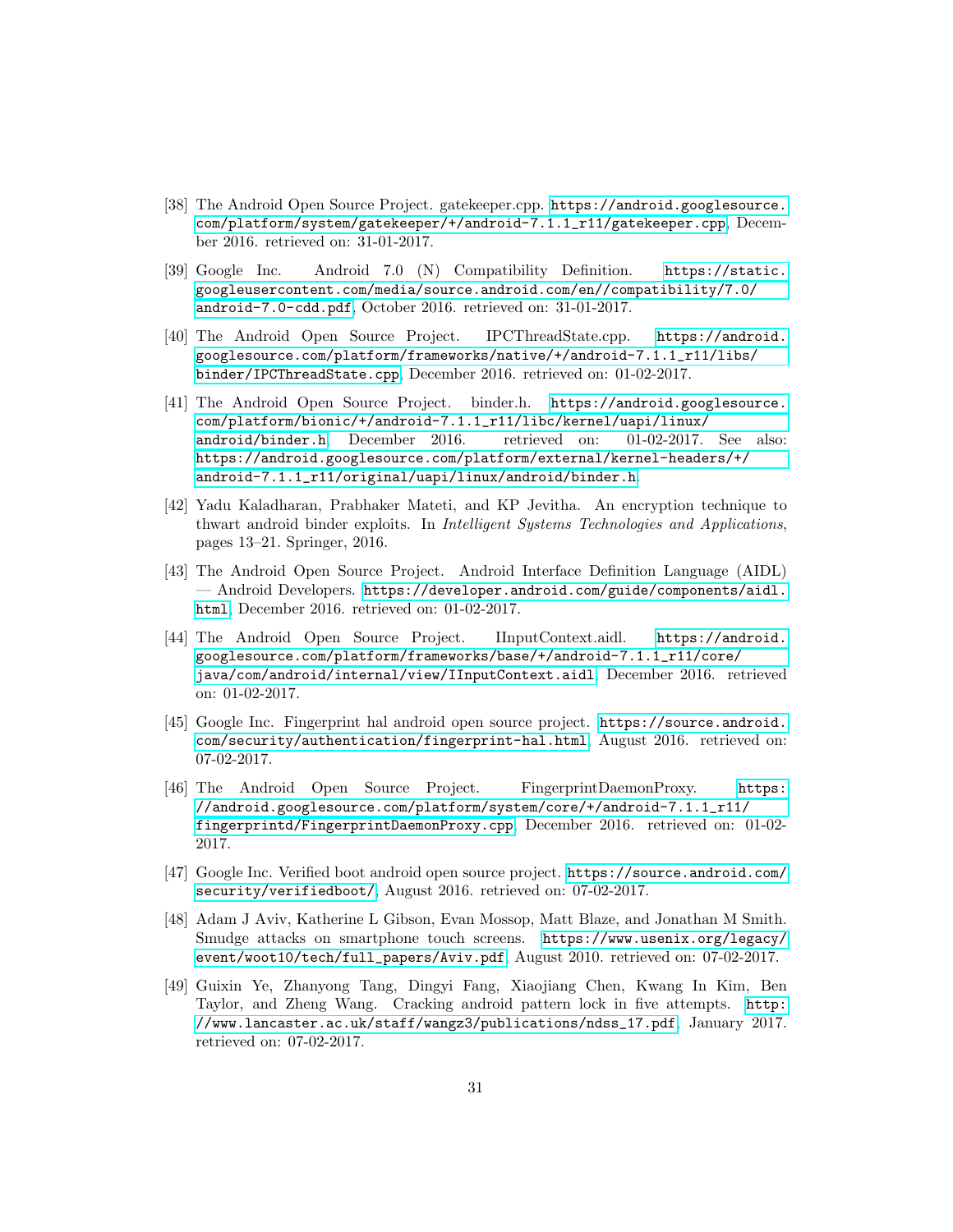- <span id="page-32-0"></span>[50] Colin Percival. Stronger key derivation via sequential memory-hard functions. Selfpublished, pages 1–16, 2009. retrieved on: 05-02-2017.
- <span id="page-32-1"></span>[51] Phillip Rogaway. Efficient instantiations of tweakable blockciphers and refinements to modes ocb and pmac. <http://web.cs.ucdavis.edu/~rogaway/papers/offsets.pdf>, 2004. retrieved on: 05-02-2017.
- <span id="page-32-2"></span>[52] Wikipedia. Disk encryption theory. [https://en.wikipedia.org/wiki/Disk\\_](https://en.wikipedia.org/wiki/Disk_encryption_theory) [encryption\\_theory](https://en.wikipedia.org/wiki/Disk_encryption_theory), December 2016. retrieved on: 10-02-2017.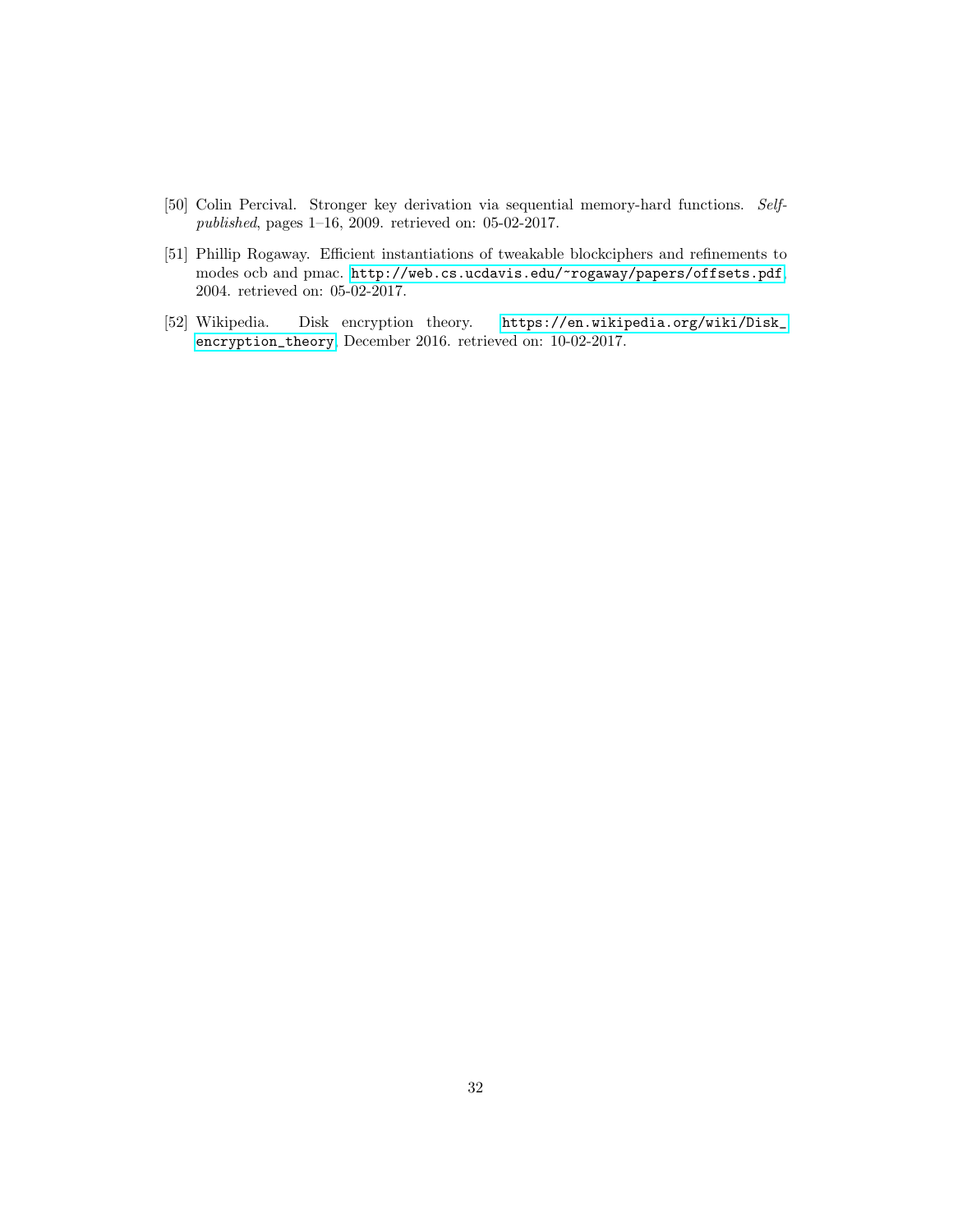# Appendices

## <span id="page-33-1"></span><span id="page-33-0"></span>A Scrypt and Android's KDF

The scrypt function was created by Colin Percival in 2009 [\[50\]](#page-32-0). It was created to be a KDF that's both CPU and memory hard. The intention is to make it hard to do quick computation even in the face of specialised hardware.

The scrypt function has general form.

$$
x = script(secret, salt, N, p, lenDK)
$$
\n<sup>(2)</sup>

Where  $x$  is the stretched key that has been derived, secret is the credential to be stretched, salt is the value the credential should be salted with,  $N$  is a CPU/memory cost parameter,  $p$ is a parallelisation parameter and,  $lenDK$  is the desired length of the derived key. Android's implementation also adds a parameter r. This signifies the block size that is used internally.  $N, r$  and,  $p$  are the tweak parameters. They tweak the functioning of scrypt to best suit the hardware and time requirements.

Scrypt is the core component if the KDF used for Android FDE. In [Figure 6](#page-33-2) we can see a graphical overview of how the scrypt function is used. The "scrypted IK" value is derived from intermediate key 3. It is used to verify that the user input key is correct if there is data corruption on disk.



<span id="page-33-2"></span>Figure 6: Overview of the Key Derivation Function of Full Disk Encryption[\[6\]](#page-28-5)